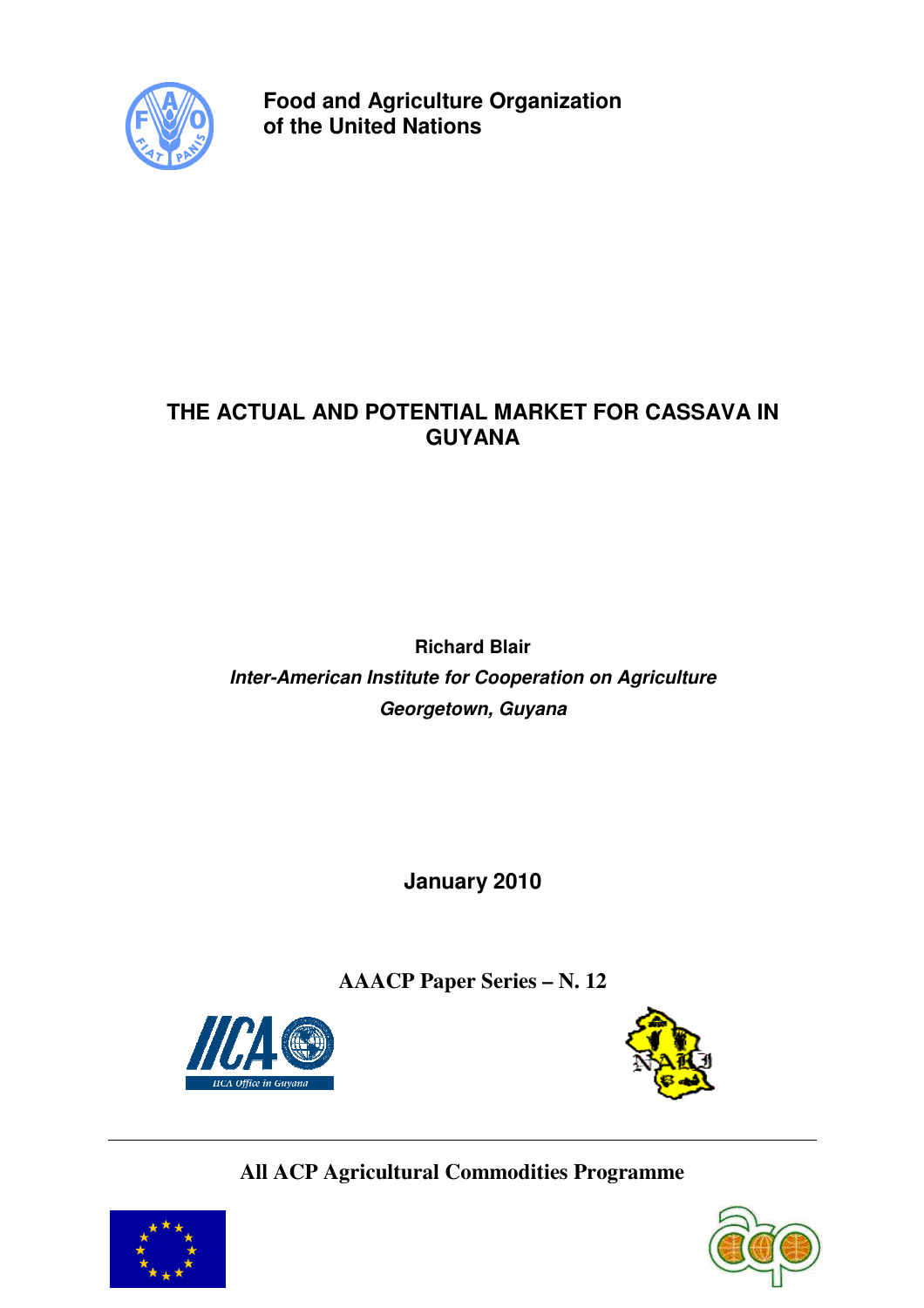## **Acknowledgements**

This study is based on the findings of the Inter-American Institute for Cooperation on Agriculture (IICA) on the actual and potential market for cassava in Guyana under the All ACP Agricultural Commodity Programme, which was financed by the European Union. The study has benefited particularly from useful comments and other contributions by Mr. Ignatius Jean, Representative of IICA, Guyana Office, Dr. Oudho Homenauth, Director of the National Agricultural Research Institute, and staff of the Ministry of Agriculture Mr. Richard Haniff and Miss Evangelia Bachtsetzi. The author acknowledges the support of the numerous Extension Officers of the Ministry of Agriculture whom accompanied the author to the various locations from which data were collected and whom assisted in the mobilization of farmers for the conducting of interviews.

## **Disclaimer**

The opinions and judgments expressed in this working paper only reflect those of the author, and they do not reflect those of IICA, the FAO or its Member Governments. Responsibility for any errors only rests with the author.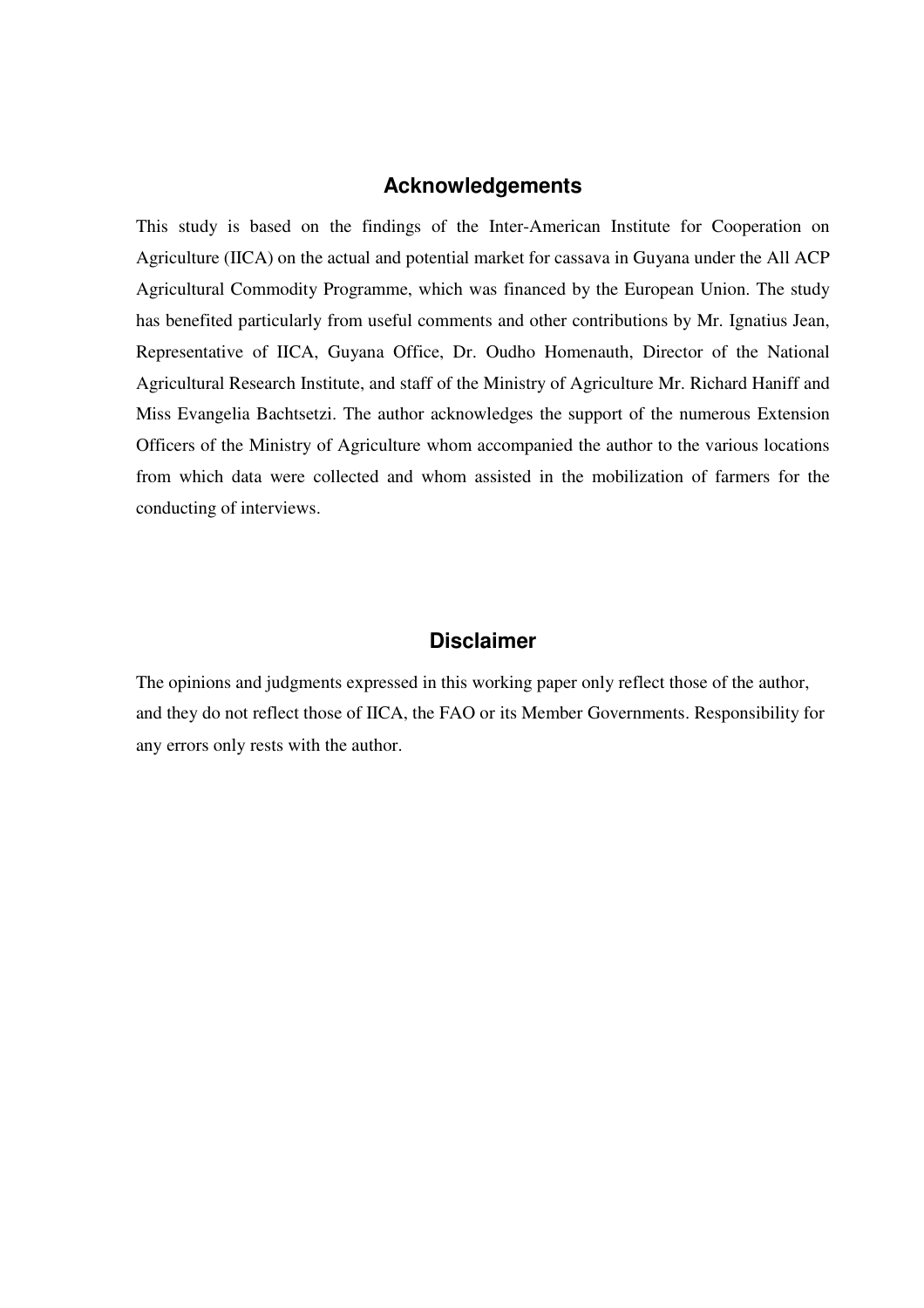# **Table of Contents**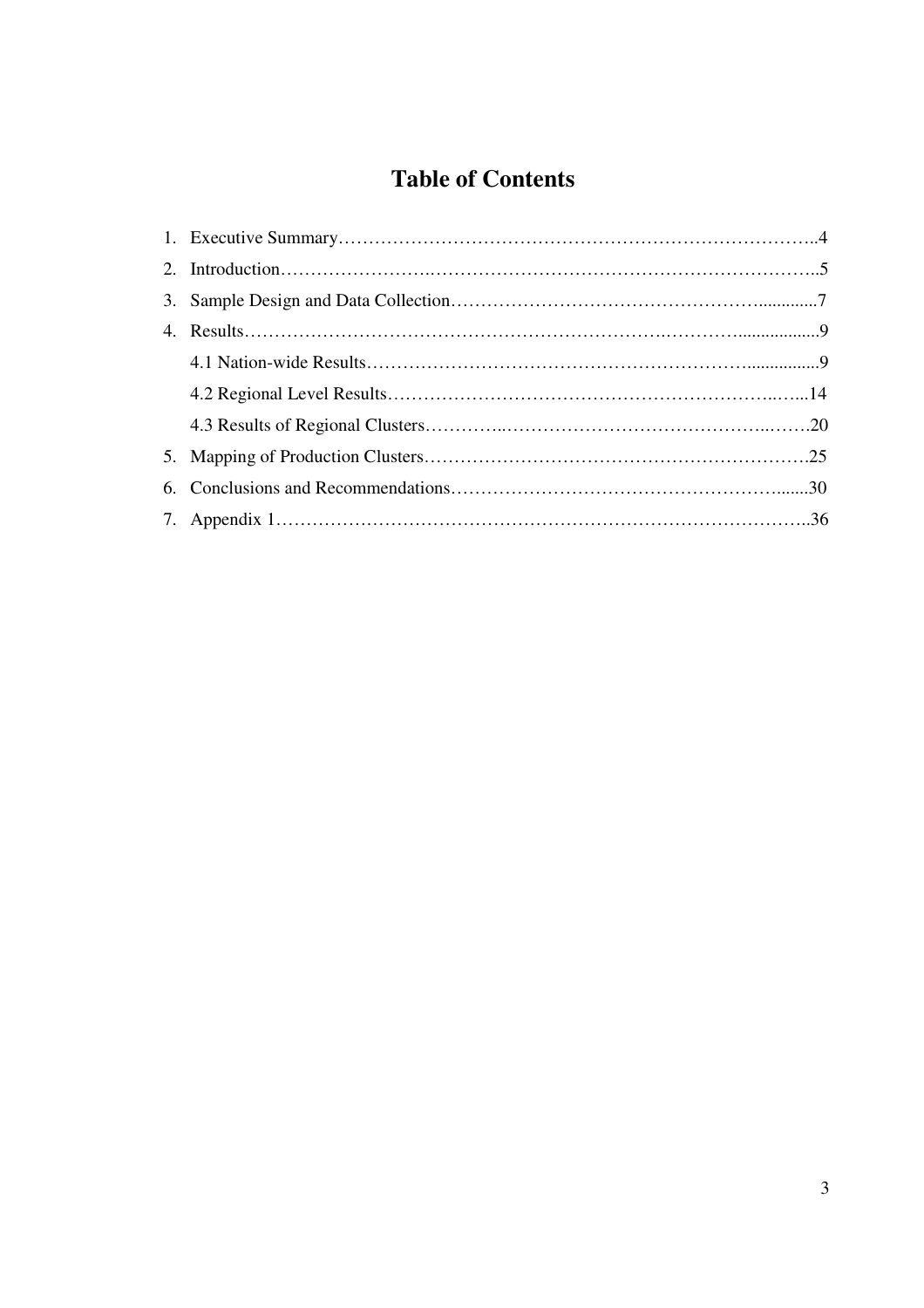## **1. Executive Summary**

Profiling the actual and potential market for cassava has been the primary focus of this study. Utilising a stepwise approach, data were first analyzed generally, and then by regions and finally regional clusters. Based on the analyses, four separate but not mutually exclusive results were generated. Yields are overall relatively low; the value chain is characterised by loose marketing arrangements undertaken predominantly between farmers and wholesale traders in an oligoposonistic market setting; there is a lack of commercially scaled cassava processing operations; the cassava value chain is weak and undeveloped.

Low yields are indicative of low productivity and by extension sub-optimal profitability. The lack of adequate market outlets has been discovered to be the major driver in the general attitude amongst farmers. Given that there is an absence of adequate market outlets there is no real priority in practicing better crop husbandry as it is already a challenge to market the output as it is with the current yields. Typical marketing arrangements between farmers and traders are almost exclusively void of any legally binding agreement thereby heightening the risk factor particularly in the case of farmers. The absence of legally binding orders exposes farmers to an often volatile market for their produce. Further, the limited presence of vibrant farmers' marketing organizations at the community level particularly, reduces farmers' ability to negotiate more favourable prices and secure advance orders. The lack of commercially scaled cassava processing operations puts an avoidable constraint on the size of the cassava market. Farmers under the current scenario are heavily restricted to selling to traders. With the presence therefore of an expansion of commercially scaled processing operations, this would provide a much needed and potentially sustainable avenue for farmers' produce and act as a stimulus to farmers for the improvement in yields and ultimately production in the sector.

The combination of poor yield, loose marketing structures and lack of commercially scaled processing operations presents the scenario of a weak and undeveloped cassava value chain whose performance is suboptimal. In the light of these findings, a number of strategies specifically targeting the identified concerns have been recommended.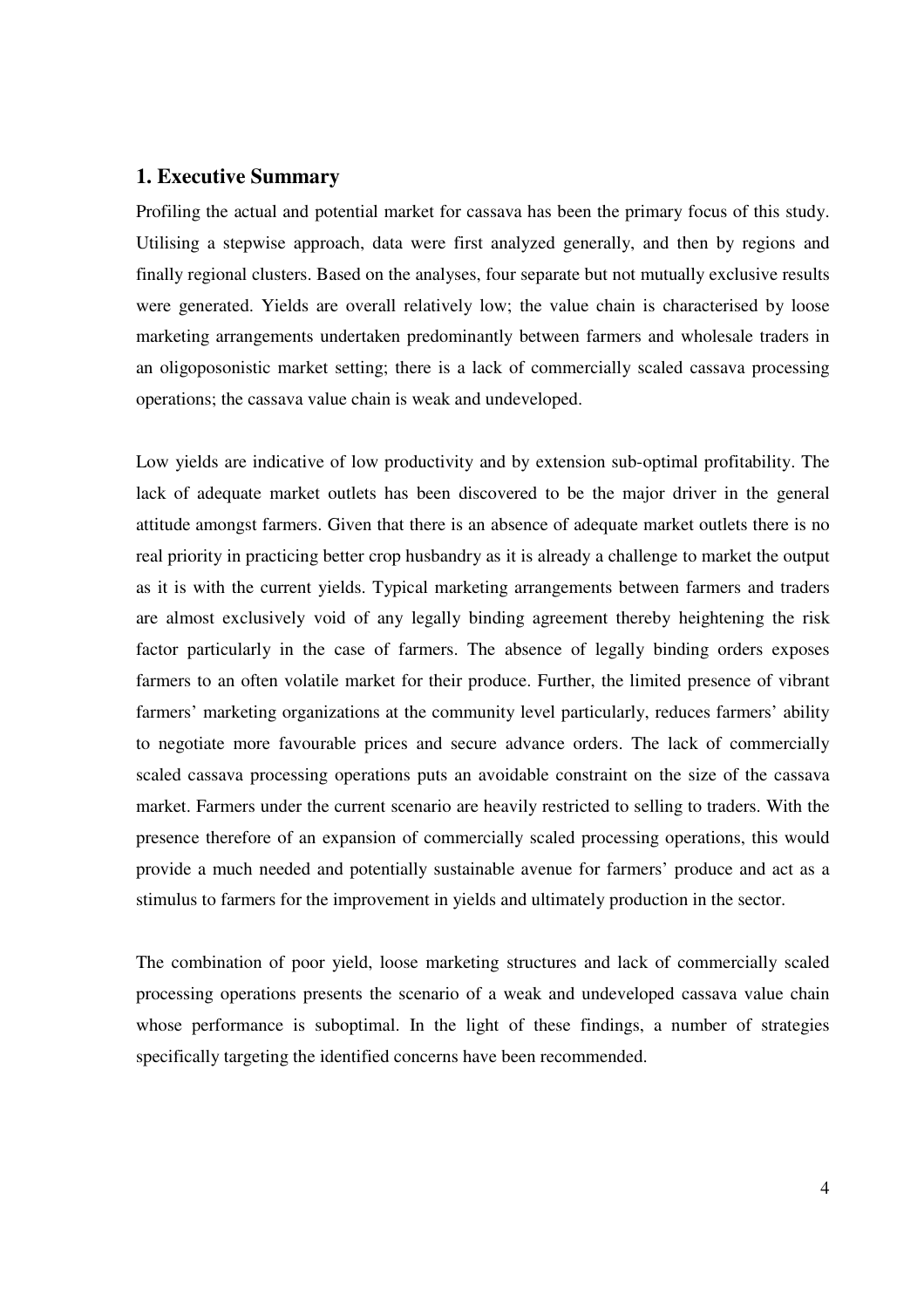## **2. Introduction**

Cassava is generally regarded as the most important root tuber crop in Guyana, and the staple food commodity for a significant segment of Guyana's population. Cassava is commonly referred to as either "Sweet" or "Bitter" types as a distinguishing classification of cyanide concentration. In the coastland areas of Guyana, the sweet type of cassava is used extensively for several food preparations but particularly boiled (and fried in some instances) and served as a meal. Further, a small number of edible cassava based products from the sweet type of cassava such as pones, chips and cassava/eggballs is produced for local markets. These products are more associated with the coastal areas as against the interior regions of the country.

Bitter cassava is the main type cultivated, processed and consumed in the interior regions. Given however that a higher concentration of cyanide is to be found is this type, the bitter cassava undergoes special processing in order to make it fit for human consumption. Generally, processing is done using traditional methods of the Amerindians whom reside in the interior regions. Among the products produced from the bitter cassava, are tapioca cassava bread, farine, cassareep, and beverages such as Paiwari.

While cassava is cultivated in all of the ten administrative regions in Guyana, the highest production is observed in Regions 1, 8 and 9, which are inhabited predominantly by Amerindians.

Cassava is produced mainly on small-size farms, from 0.1 to 2.0 hectares. Approximately 2000 hectares are cultivated each year; production is mainly manual; or partially mechanized. The average yield was 11.02t/ha in 2004. Most cassava is consumed locally; exports are negligible and mainly in the form of cassareep. An important limiting factor affecting the marketing and consumption of cassava in its fresh state is its poor shelf life and high rate of deterioration and spoilage occurring during storage. Practices have been developed to assist in improving the post harvest quality characteristics of this perishable commodity. Given the low use of chemicals, Guyanese cassava production could in principle qualify for an "organic" label, which however requires a certification in order to be translated into an asset in marketing.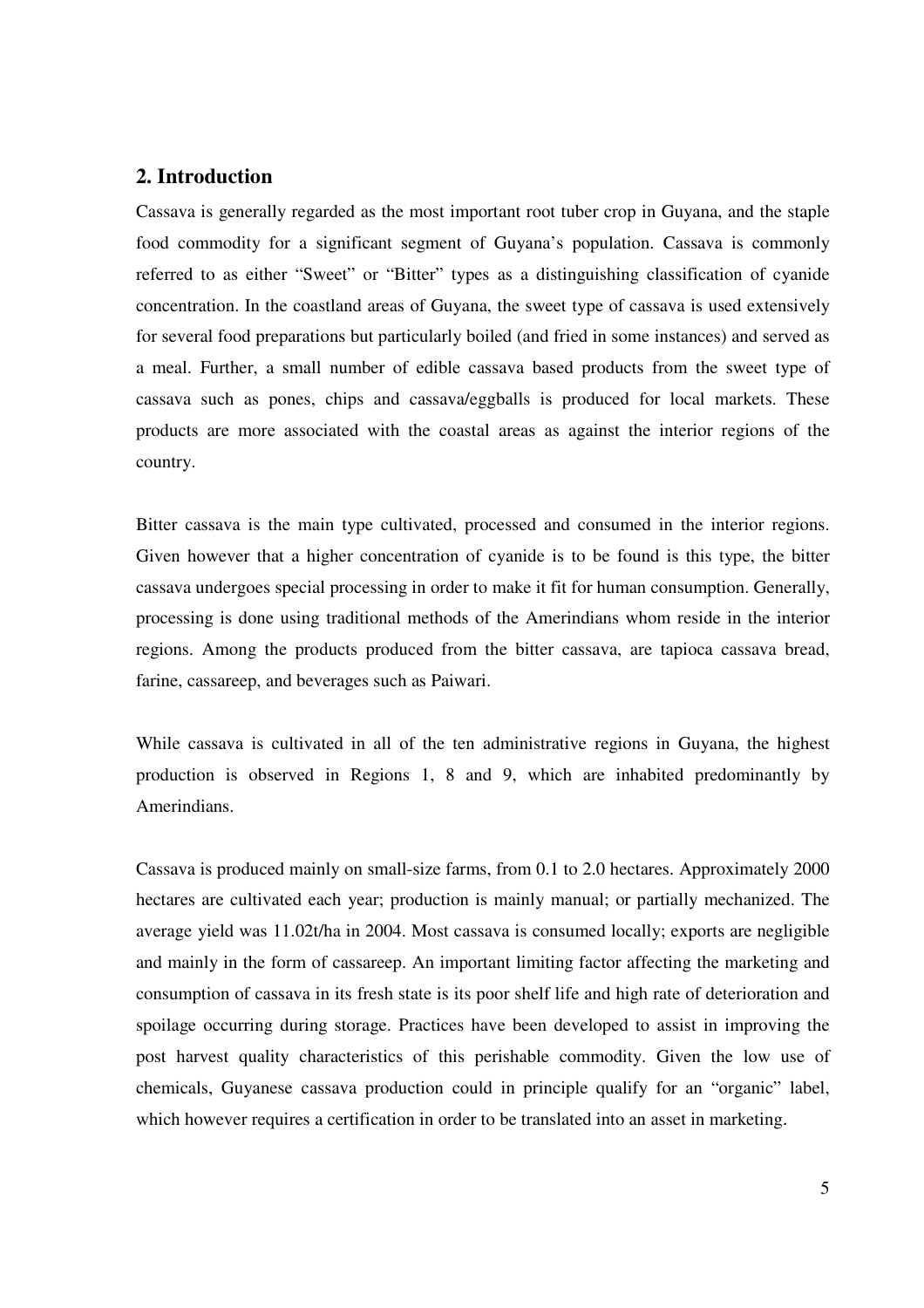Cassava is a major staple food commodity for a significant segment of the Guyanese population. While potentially the crop is recognized as being widely versatile in its uses, the sector has remained sluggish in terms of productivity and development in its value chain. As such, in order to consider options for developing the cassava industry, there is need for additional and more accurate information as was expressed by the Ministry of Agriculture.

Based on the problem presented, this study was undertaken with the objective of profiling the actual and potential market for cassava in Guyana. Specifically, it seeks to assess and quantify the demand for cassava and the main cassava products and current production volumes.

As part of the analysis, both quantitative and qualitative information is provided on the location of identified actual and potential cassava consumers in Guyana, and importantly on the constraints preventing the development of the cassava value chain at those locations. This analysis serves the ultimate goal of aiding the process of the identification of appropriate strategies aimed at supporting the development of the cassava value chain in Guyana.

An understanding of the cassava production system in terms of structure and function and the regional or local system where cassava roots and products are produced and traded, along with the capacity of the country to develop the cassava industry, is prerequisite in the designing of suitable interventions for the sector. The paper utilises concepts drawn from the Agro-food Systems and Chains methodology developed by the Food and Agricultural Organisation<sup>1</sup>. Generally, the methodology will be used in giving guidance in the overall analysis of the cassava value chain in Guyana.

The Agro-food Systems and Chains is Module 1 of the Course on Agribusiness management for Producers' Associations produced by the FAO Agricultural Management, Marketing and Finance Service Rural Infrastructure and Agro-Industries Division.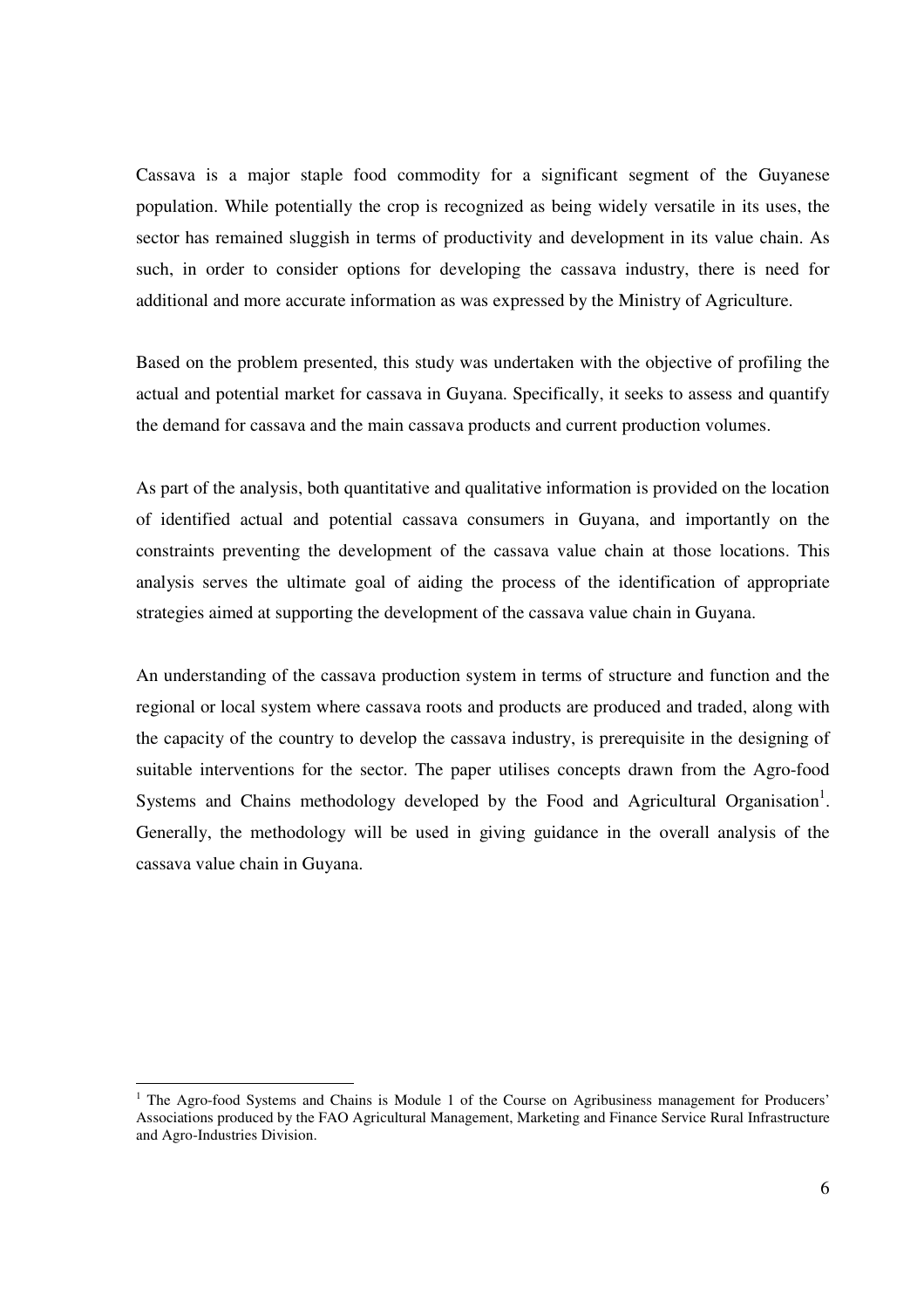#### **3. Sample Design and Data Collection**

The information used in this study was collected at micro and village levels. The emphasis however was at the micro (family-household) level. Specifically, primary data was collected during the period June to September 2009 from a sample of farm households across Administrative Regions 1, 2, 3, 4, 6, 9 and 10. A structured questionnaire was administered to cassava farmers with questions broadly targeting cassava output at the individual farm level, utilization at the individual household level, and marketed volumes and prices received by individual farmers. Further, qualitative information was solicited from farmers regarding challenges surrounding the attainment of normal yields and marketing concerns such as pricing, and perceived causes as dictated by the market or otherwise, for the level of price received for the produce.

A cluster sample design was utilized. Clusters were selected based on naturally occurring districts throughout the administrative regions targeted in this study. From these clusters, cassava farming households were randomly selected. This approach was used since no reliable sample frame of cassava farmers could be accessed. Ninety cassava farmers were sampled from the following cassava cultivating areas as follows:

- ▶ Region 4: Six cassava farmers selected from Caledonia/Good Success;
- $\triangleright$  Region 10: Eleven cassava farmers selected from Linden;
- Region 3: Seventeen cassava farmers selected from Salem, Parika Backdam/Ruby, and Hubu;
- $\triangleright$  Region 2: Seven cassava farmers from Tapakuma;
- Region 9: 31 cassava farmers from Annai, Moco-Moco, Surama, and Kumu;
- $\triangleright$  Region 6: Nine cassava farmers from Orealla and Siparuta;
- Region 1: Ten cassava farmers from Tobago Village, Kamwatta Village, Arucuro; White Creek Village, Arucuro White Water and Upper St. Anslem's Village.

After having analyzed of the entire data set, the data was further analysed on a region (administrative region) by region basis. Given however that an objective of the study is the prescription of appropriate strategies for the development/improvement of the cassava value chain, the sample was sub-divided into two groups deemed to contain homogeneous cases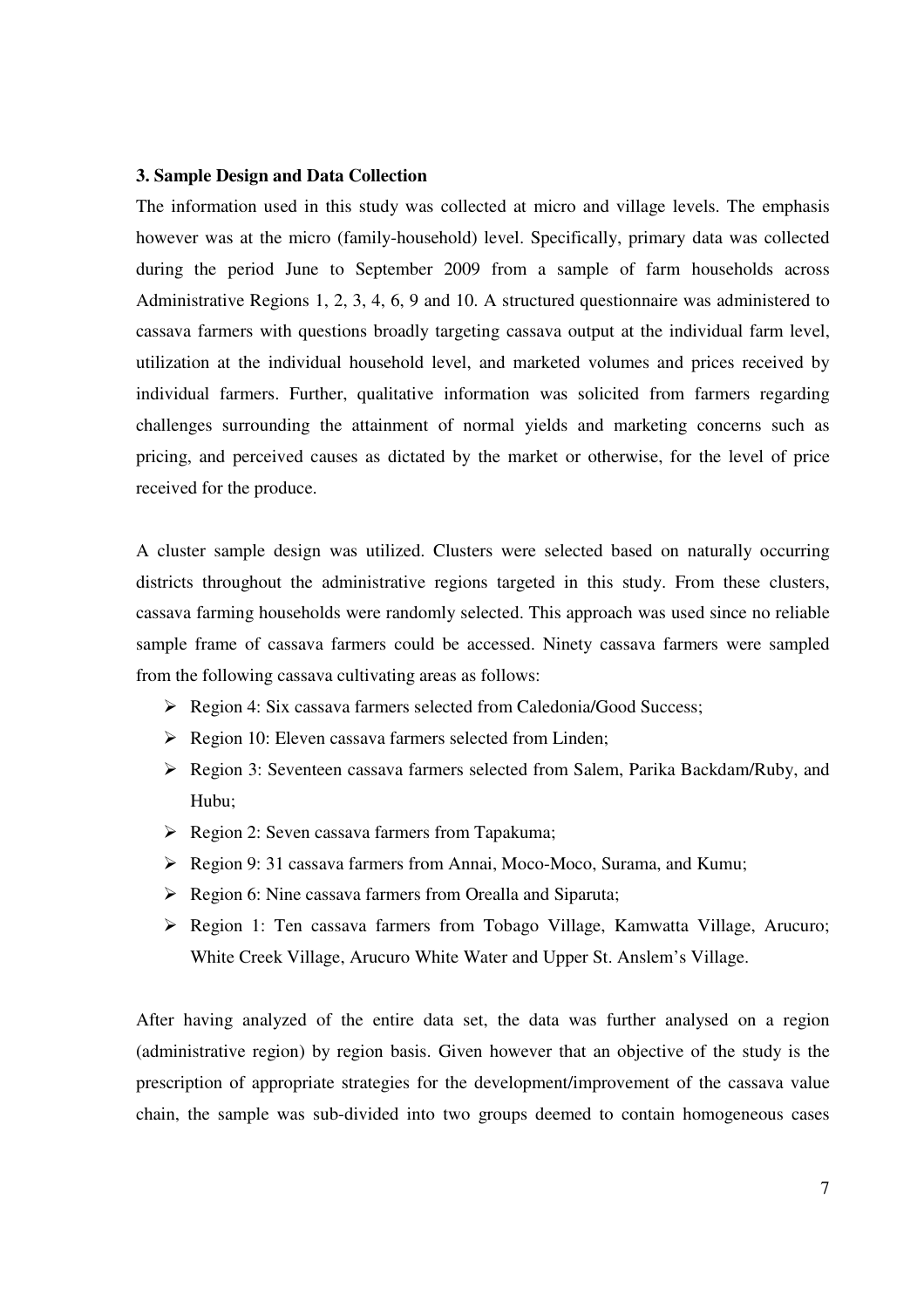within, but heterogeneous as individual groups. The main criteria for differentiation have been, among other things, degree of market integration and pricing. The main destination of the marketed fresh cassava as well was considered as a secondary criterion in the classification process. Implied in this approach is the assumption that each classified group has broadly similar resource bases, enterprise patterns, household livelihoods and constraints amongst the regions captured in the specific grouping or cluster, and therefore, similar development strategies and interventions would be appropriate.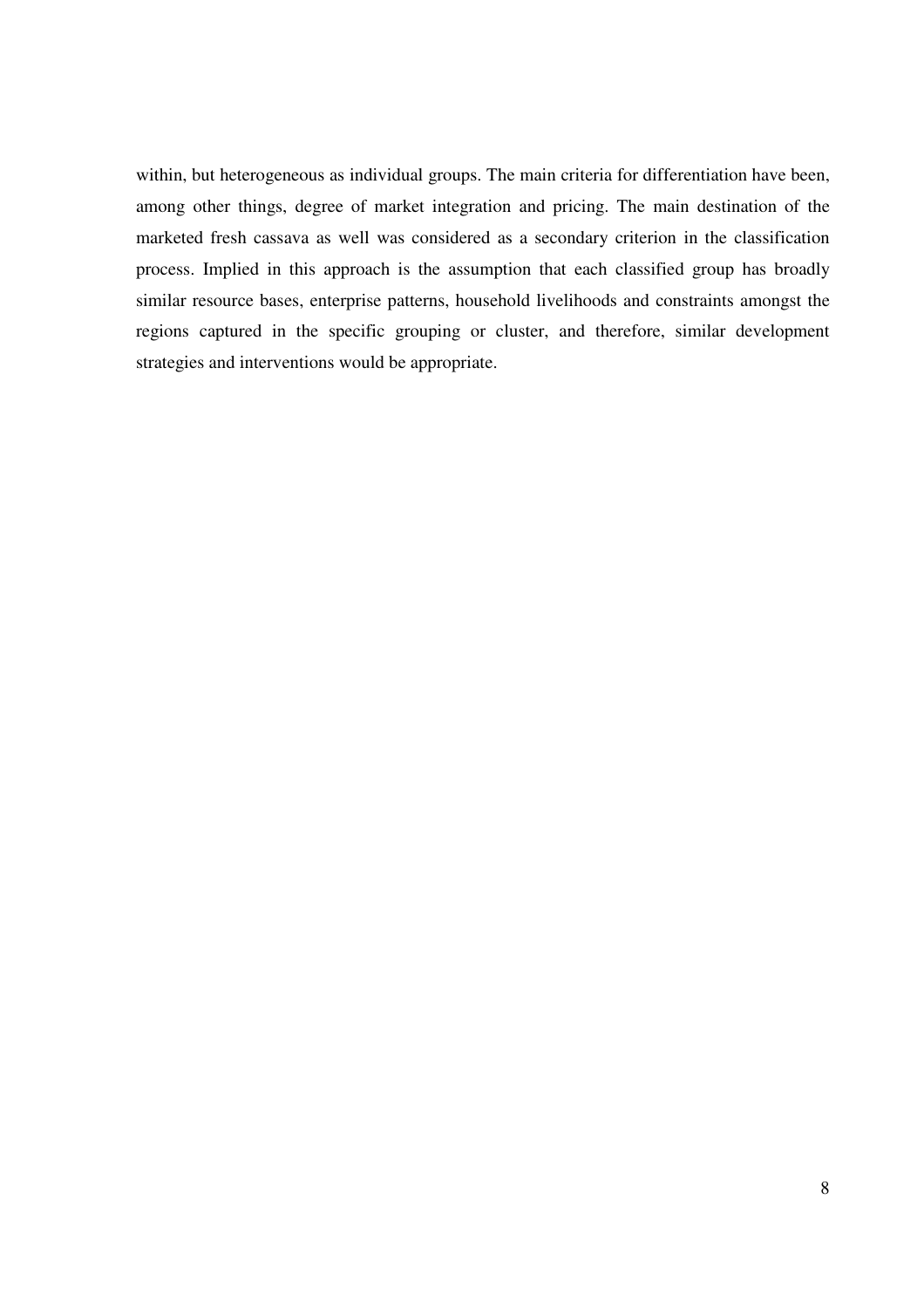## **4. Results**

### **4.1 Nation-wide results**

### **Table 1: Output and Productivity**

| <b>Variable</b>                                             | <b>Mean</b>  | <b>Standard</b>  |
|-------------------------------------------------------------|--------------|------------------|
|                                                             | Value/Volume | <b>Deviation</b> |
|                                                             |              |                  |
| 1. Total Area of Farm (acres)                               | 7.5          | 9.4              |
| 2. Area of Farm Presently under Cassava Cultivation (acres) | 2.7          | 3.6              |
| 3. Area of Farm Normally under Cassava Cultivation (acres)  | 3.5          | 5.2              |
| 4. Normal Cassava Output (lbs per acre)                     | 7,808        | 3,650            |
| 5. Expected Cassava Output (lbs per acre)                   | 8,472        | 4,076            |
| 6. Total Output per Household (yield per acre times no. of  | 32,277       | 58,356           |
| acres cultivated with cassava)                              |              |                  |

The table 1 portrays information of the output and productivity for the entire sample surveyed. This information sets the tone for the discussion in that it gives the overall picture of what pertains for the identified variables.

The table indicates that of the total area available on average to cassava farmers, just under one third is utilized for the purpose of cassava cultivation at the present time. This immediately suggests that in the portfolio mix of crops cultivated by the average farmer, only a small amount is dedicated to cassava. Some light may be shed on the reason for such a cropping pattern, as qualitative information from the survey is analyzed. Tentatively, it may be assumed that there is reasonable capacity for the expansion of cassava cultivation in light of the fact that only a small portion of available lands is presently under cassava cultivation. As it regards the area normally cultivated however, this amounts to just below 50% of the available lands. Even with this area of cultivation, there still remains substantial scope for expansion. Added to this fact, 27% of all interviewees indicated that the land cultivated with crops were titled lands, while 22% were state owned and another 20% leased or rented lands and 12% communal lands. Only 7% were squatted lands with 12% of lands accessed through informal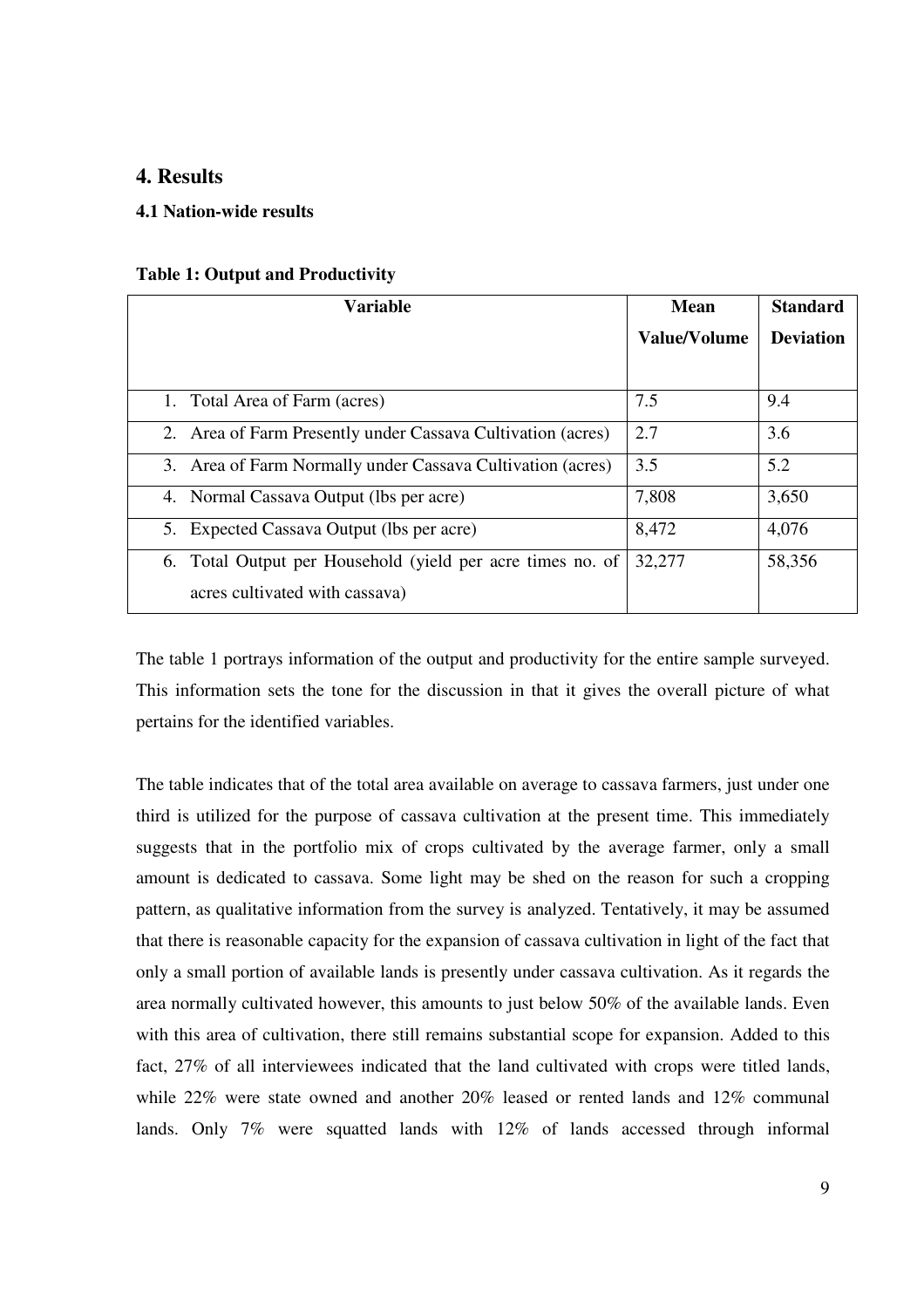arrangements. This scenario augers well for prospects of expansion of cassava cultivation in the short to medium term, and long term stability of production as the major portion of farmers cultivate lands that are secured through stable arrangements. Farmers however faced by very few alternative markets, restrict themselves to production on a scale consistent to what is perceived to be handled by the traditional markets they serve. In both instances, the standard deviation was found to be relatively high, indicating that there was a wide spread in the data around the mean. This may be the result of the fact that the data may not necessarily be normally distributed. In addition, a wider dispersion in the data may be expected when analyzed at an aggregate level.

As it regards the normal cassava yield, an amount of 7,808 lbs per acre was observed. In this case the a priori expectations would dictate that the spread in the data around the mean would be pronounced, given that technology and inputs/resources employed among farmers across regions and clusters would be different. Specifically, soil type and to a less extent variety of plants may possibly have contributed to any spread in the data. From the results it can be extrapolated that 68% or of all the data points, i.e. 61 out of the 90 data points, fall between the values of 4,158 per acre lbs and 11,458 lbs per acre. A similar interpretation can be given for the case of expected cassava output per acre. This assumption holds true however where the data is assumed to be normally distributed. As was indicated, the spread around the mean is expected to be pronounced, given that data was being measured across vastly different regions in terms of the input/resources employed among farmers in production. The average in the case of expected yield is slightly higher than that of actual yield reported, indicating an overall positive outlook in output performance. This may be an indication of farmers' optimistic view in terms of their own capabilities in coping with the risks that they are routinely confronted by. Farmers in responding to the question of expected yield have factored in the enhanced knowledge acquired through experience of cultivating recent crops. The expected yield is only marginally higher (8%) than that of the actual reported yield.

The output figure of 7,808 lbs per acre compares reasonably well with figures garnered from secondary sources. The FAOSTAT statistics of the Food and Agricultural Organization of the United Nations (FAO) reports a figure of 9,713 lbs per acre for the year 2007. This survey's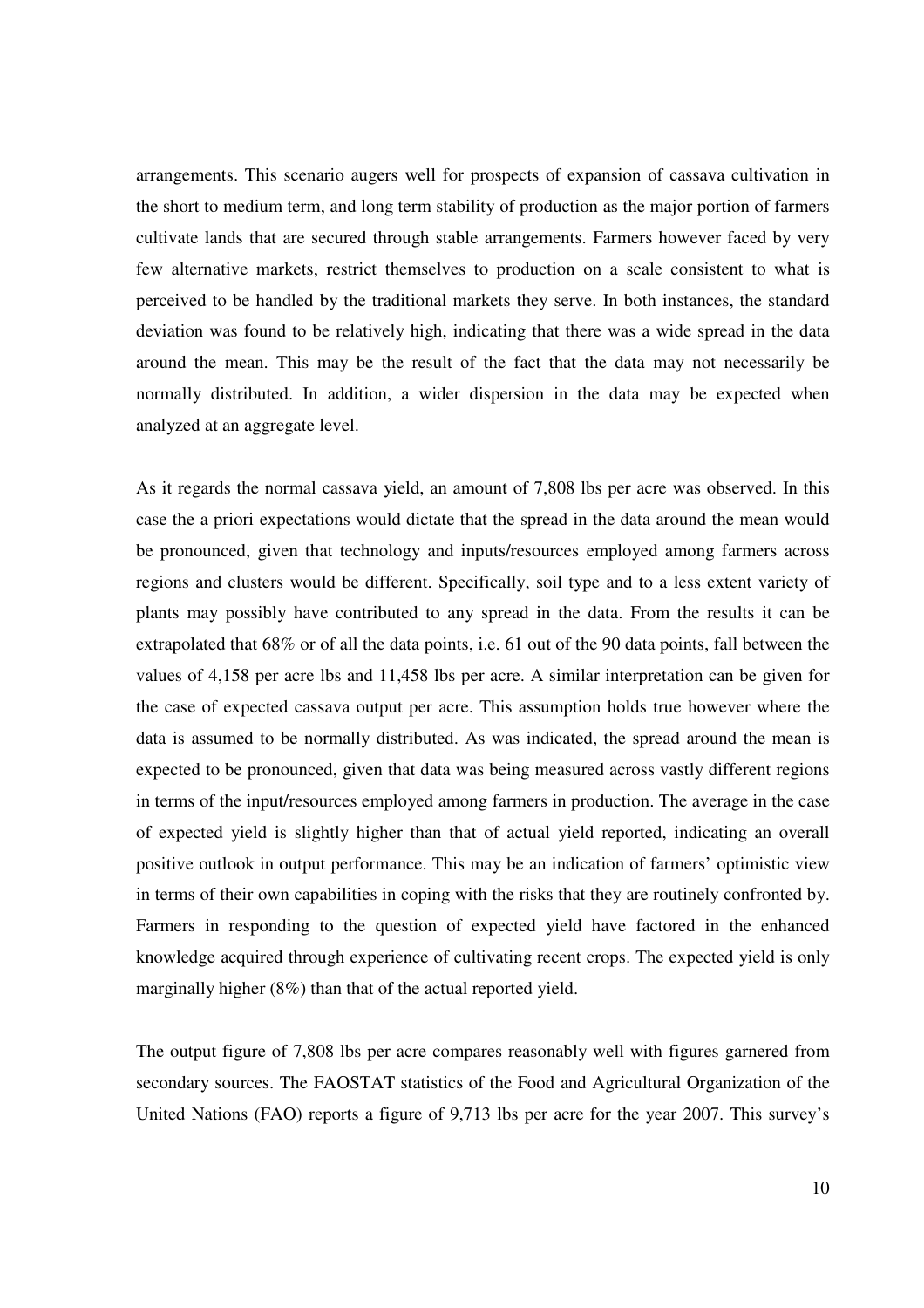estimate of yield is approximately 80% of the estimate presented by the National Agricultural research Institute. The expected yield from this survey amounts to 87% of the FAOSTAT 2009 estimate.

As it regards the overall output per cassava farming household captured in the survey, a figure of 32,277 lbs was estimated. According to data gleaned from secondary sources, an amount of 44.4 million lbs of cassava was produced in 2007 with 4,572 acres cultivated for the same period<sup>2</sup>. This information is based on yield of  $9,714$  lbs per acre. Given that this survey estimates yield at 7,808 lbs per acre which is 80.4% of the FAOSTAT 2009 estimate, an extrapolated figure of 35.7 million lbs (16,225 tonnes) of cassava would be computed. The discrepancy of 20% between this study's estimated yield and that of the FAOSTAT 2009 source cannot easily be explained, given that farmers do not typically keep records of their yields. This is further compounded by the nature of the crop being dealt with. Harvesting of a crop is hardly ever done in one instance, but rather over a period spanning several weeks thereby presenting opportunities for additional discrepancies. This said, it was observed during the course of this survey that farmers routinely overestimated yields. This was done very often inadvertently, as no genuine records were made of harvest weights. To a large extent farmers relied on their powers of recall of sales quantities as an aid in arriving at yields. Given this observed tendency of farmers to overestimate yields, farmers were asked to reconsider their estimates and to justify how they arrived at their previous estimate; a process which usually resulted in a revised estimate that was lower than their previous, with many of these revised estimates roughly in the region of about 80% of their previous estimates.

While the focus of the survey was not specific to variety or type of cassava cultivated, some amount of information was captured regarding the percent of acreage under cultivation by type (bitter or sweet types). Of the 90 farmers surveyed, 39% cultivated sweet cassava, while 37% cultivated the bitter type. 24% of farmers planted a significant percentage of both sweet and bitter types. While many farmers planted both types, only the significant percentages were captured.

 2 FAOSTAT 2009.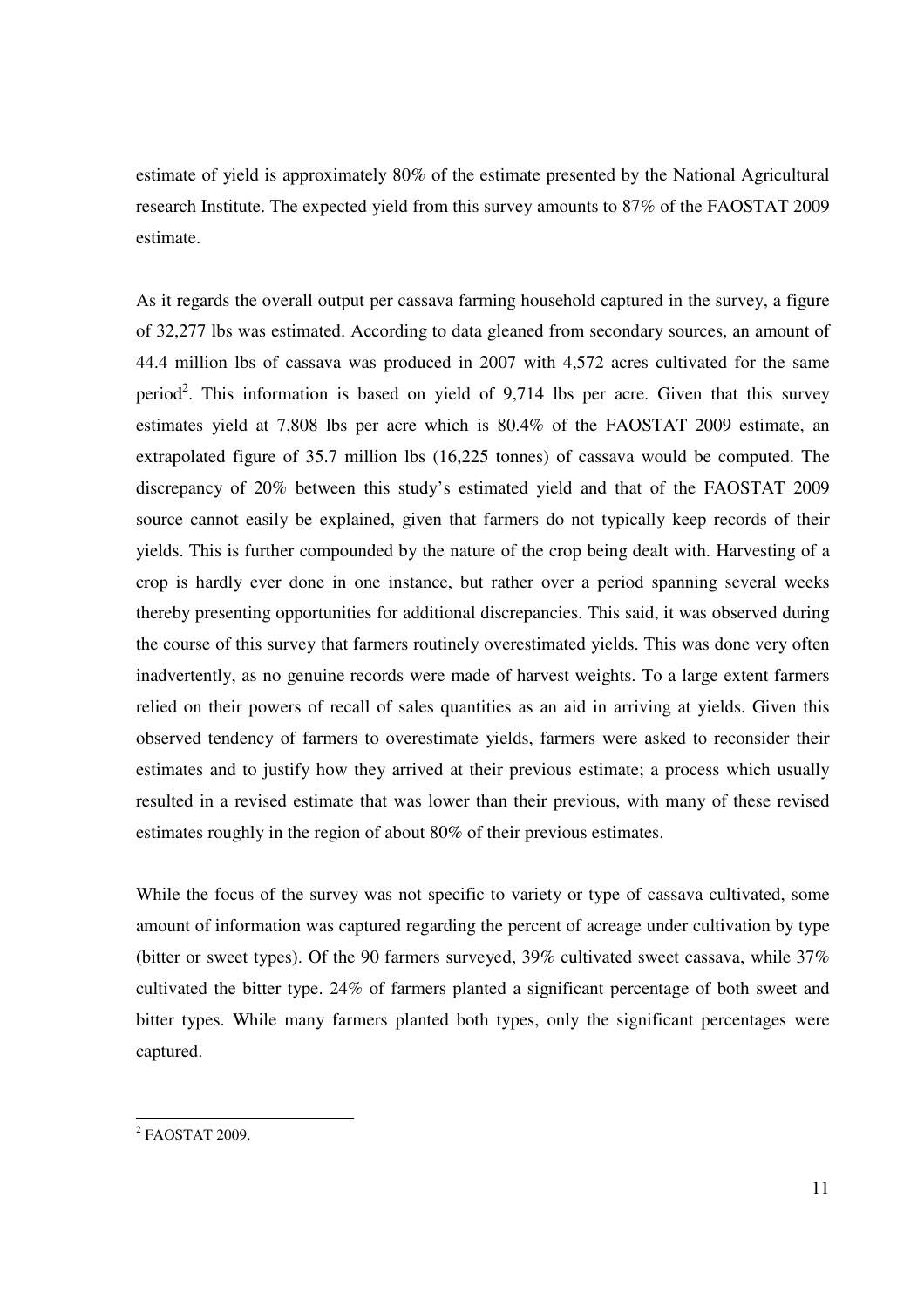29% percentage of the farmers interviewed attributed pest attack for observed fluctuations in yields. Only 10% and 13% was attributed to poor weather and other causes respectively.

| Variable                                                      | <b>Mean</b>         | <b>Standard</b>  |
|---------------------------------------------------------------|---------------------|------------------|
|                                                               | <b>Value/Volume</b> | <b>Deviation</b> |
|                                                               |                     |                  |
| 1. Volume of Output Consumed by Household (lbs-fresh cassava) | 5,439               | 6,537            |
| 2. Percentage of Output Consumed by Household (fresh cassava) | 45                  | 38               |

**Table 2: Household utilization of Cassava Produced** 

The table 2 portrays information of the utilization of household cassava produce for the entire sample surveyed. The information embedded in this table attempts to give an indication of the percentage of cassava that is used for subsistence purposes. This information is necessary in order to arrive at an estimate of the marketed percentage of all cassava produced.

The first striking point of the data in table 2 is the fact that the standard deviation for both variables appear to be somewhat high. This indicates a high spread in the data, which can again be attributed to fact that at the aggregate level, a higher degree of heterogeneity in the data is to be expected. This may be the result of data skewness resulting from the relatively high volumes of cassava utilized by households in certain locales that cultivate cassava mainly for subsistence purposes. Regarding the percentage, the standard deviation appears comparatively lower. An important observation is that the ratio of the mean to the standard deviation for the volume of output consumed compared to percentage of output consumed is vastly different (.83 compared to 1.18 respectively). This further supports the notion that there is a relatively high spread in the data attributed to the stark difference in cassava consumption patterns across regions or clusters. The specific pattern shows higher standard deviation compared to the mean for the volume with the inverse for the related percentage. This suggests that there was a high percentage of output consumed by a large percentage of the households (presumably those located in regions where cassava constitutes their main staple), while for an equally large proportion of the households, a very small percentage of output was consumed (presumably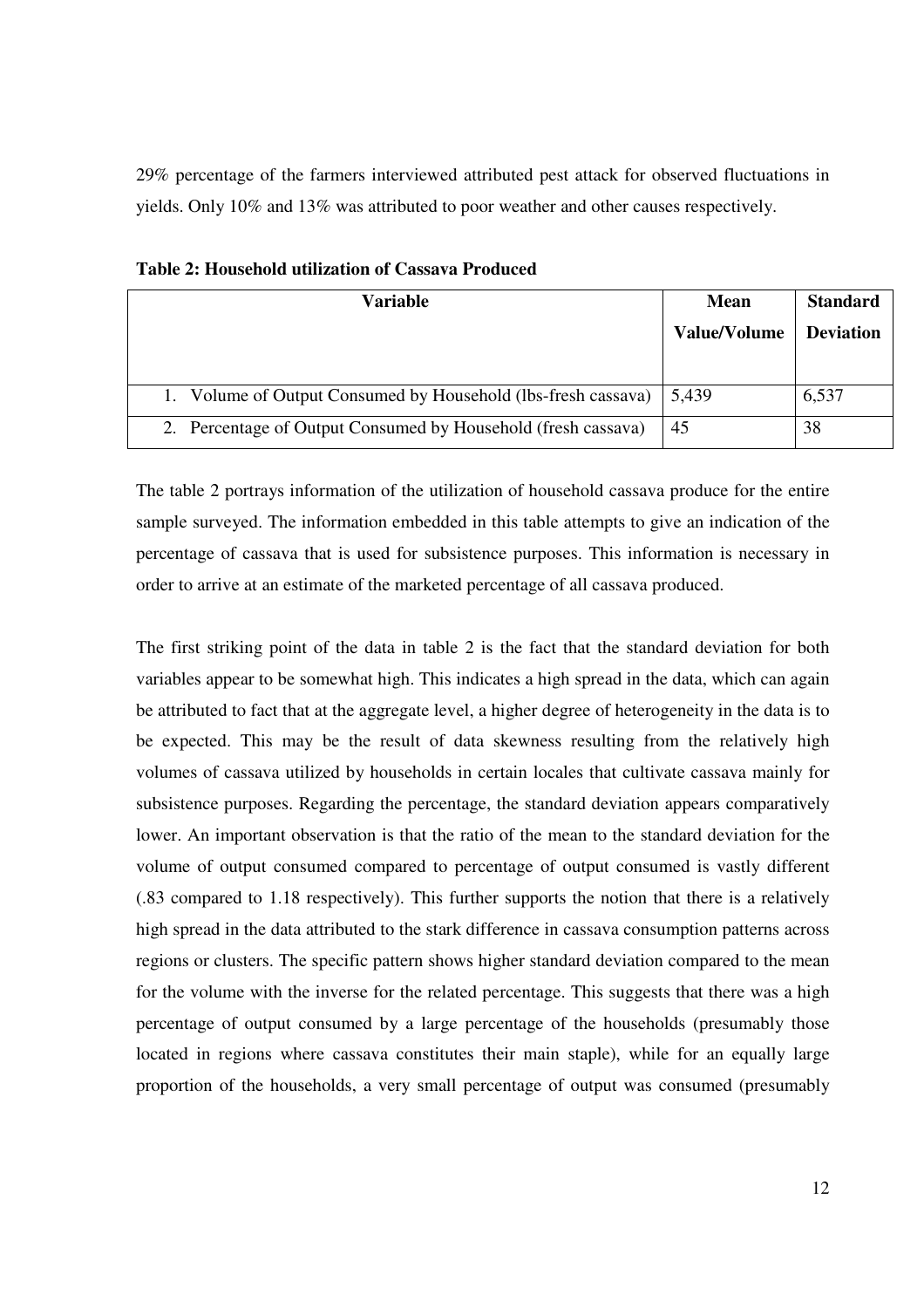those located in regions where cassava traditionally does not constitute a major part of their diet). The table shows that an average of 45% of all production is consumed by the household.

| <b>Variable</b>                                                | <b>Mean</b>         | <b>Standard</b> |  |  |
|----------------------------------------------------------------|---------------------|-----------------|--|--|
|                                                                | <b>Value/Volume</b> |                 |  |  |
|                                                                |                     |                 |  |  |
| 1. Marketed Output of Fresh Cassava (lbs)                      | 20,980              | 58,243          |  |  |
| 2. Percentage of Output Sold on Market                         | 39                  | 32              |  |  |
| 3. Normal Price Cassava Sold at (G\$ per lb)                   | 28                  | 13              |  |  |
| Expected Price <sup>3</sup> Cassava Sold at (G\$ per lb)<br>4. | 32                  | 12              |  |  |

**Table 3: Market and Pricing** 

-

Table 3 conveys information regarding market and pricing issues. A similar observation regarding the wide dispersion of data is made for output and productivity, as well as for household utilization. The amount of 20,980 lbs is estimated as the average amount of cassava that is marketed per crop. Using the average yield estimated in the survey, this translates to produce from 2.7 acres of the average 3.5 acres normally cultivated with cassava by the average household. This translates into 39% of all cassava produced arriving at the market.

Regarding output prices, data was much less dispersed, indicating strong uniformity in prices received and expected. An average of G\$28 was estimated as price per lb of cassava with a modest 14% increase in price to G\$32 per lb in expectations of future price.

As it regards the actual market destination of the produce, the survey found that the major percentage of marketed cassava was sold to wholesalers. This percentage is in the vicinity of 42%. A significant percentage was found to have been sold directly to consumers in the community. A minute 1% of produce was sold to processors. Processors referred to here are the milling entities specifically established for processing cassava. Mills are primarily involved

<sup>&</sup>lt;sup>3</sup> Expected Price is the price that farmers declared they believed they would receive in the next production cycle or crop. Farmers were asked "what price (per lb) do you expect to receive for your cassava in the next crop?" Farmers were encouraged to utilize their own understanding of the interplay of market forces and the direction these forces were moving in, in arriving at the "Expected Price".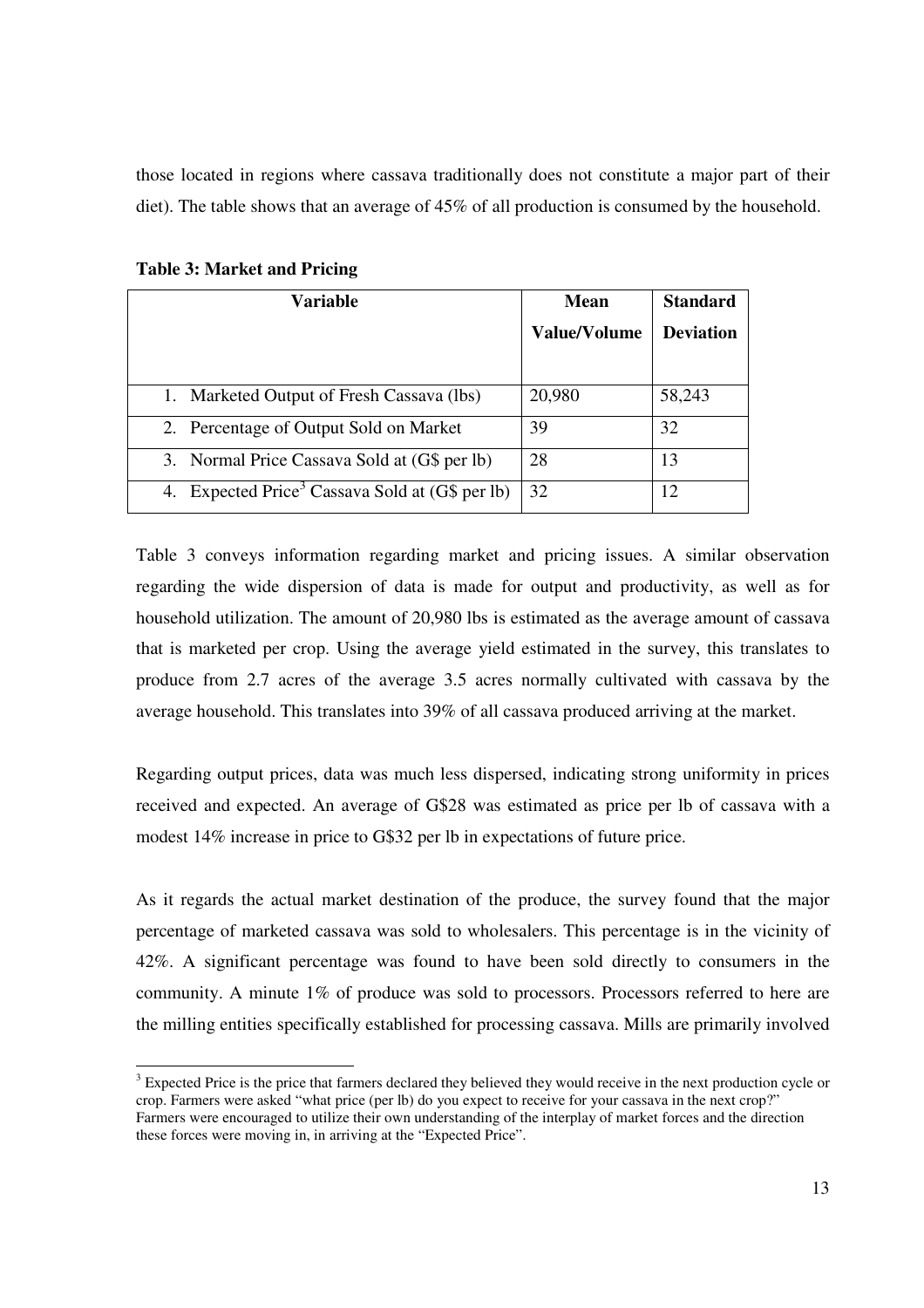in basic value addition, such as production of cassava bread, farine, cassareep. Examples are the Tapakuma Cassava Processing Facility in Region 3, and other community operated small mills to be found in Region 9. This paints a clear picture as to the poorly developed state of the cassava value chain. Clearly any processing or value addition to the produce is conducted almost entirely by the cassava farming households themselves.

#### **4.2 Regional level results**

Analysis of the data covering the seven administrative regions captured in the survey starts out with the observation that these administrative regions were found to be statistically different in terms of the variables analyzed at the 5% significance level as measured by the Kruskal-Wallis Test. This indicates that production and productivity, utilization and marketing are significantly different between regions.

Table 4 conveys production and productivity across the regions included in the survey. Of the administrative regions analyzed, regions 2, 6 and 9 appear to have a high percentage of the available farm lands cultivated with cassava. Regions 1, 3, 4, and 10 have a relatively low percentage of farmed land cultivated with cassava, suggesting good prospects for expansion. This conclusion must however be taken with some degree of caution, given that while there are vast lands available particularly in region nine, lands are only brought under cultivation based on mainly family needs or primarily for subsistence purposes. Hence actual acreage of plots of lands cultivated with any crop will typically be low and given the importance of cassava as a staple in such locations, the percentage of cassava cultivated to all lands cultivated will be high. In actual fact, there are enormous possibilities for expansion of the crop given the vast amount of lands available particularly in the identified locale.

Regarding the actual yield observed in the survey by region, this compares well with the national average taken from secondary source<sup>4</sup>. Regions 1, 3, 4, and 10 generated yields relatively close to the national average garnered from secondary sources, with region 3 registering the highest discrepancy with an overshooting of approximately 20%. Regions 2, 6,

 4 An extrapolated national average based on FAOSTAT 2008, averages the national yield at approximately 9,714 lbs per acre.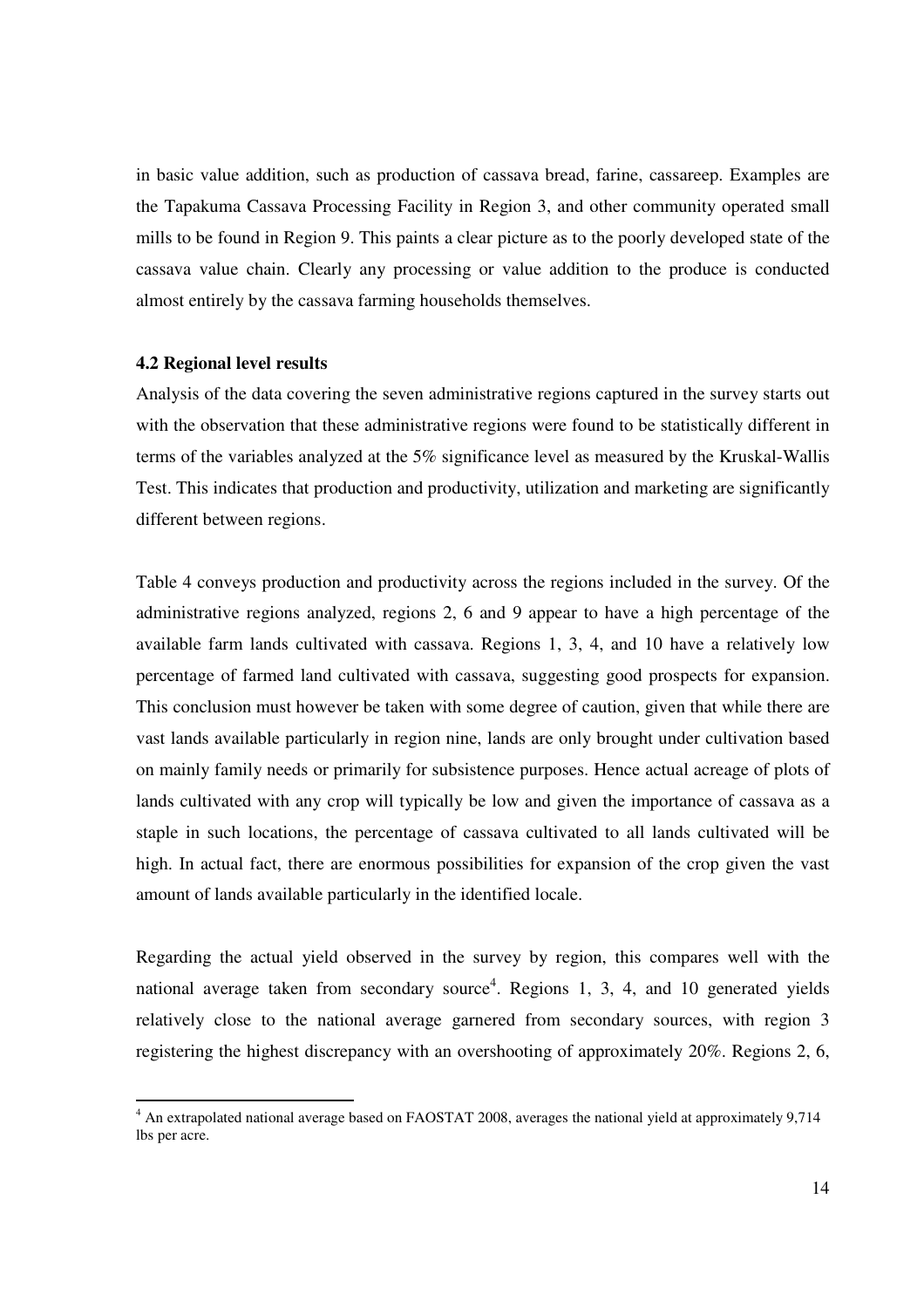and 9 generated modest results in comparison to the identical national average, with region 9 registering the highest discrepancy of an undershooting of approximately 44%. This, however, is to be expected in light of the fact that the national yield average gleaned from secondary sources has no real bearing on regional averages where, terrain, soil type, types of pests and husbandry can be vastly diverse.

Regarding the output per farm household by region, this result was widely varying. This result of course is a function of both acreage cultivated, and yield per acre on a region by region basis. It would be expected therefore that region 6 given its low yield and low acreage cultivated on average observed in this study, would generate low output. This is in direct contrast to the case of region 4 with relatively high averages in both yield and acreage cultivated.

As was mentioned, while the focus of the survey has not been specific to variety or type of cassava cultivated, broad information was captured as to the major type of cassava cultivated (bitter or sweet) on a regional basis. Of the farmers interviewed, all planted bitter cassava exclusively in Regions 1 and 2, with significant amounts of both being planted in Regions 6 and 9. On the other hand, sweet cassava was planted exclusively in Regions 3, 4 and 10.

As it regards reasons identified for variation in output, regions 2, 3 and 9 attributed pest infestation as the main hindrance in this respect, with a somewhat even split between weather constraints and pest infestation for regions 1 and 6. Regions 4 and 10 however attributed other concerns.<sup>5</sup>

<sup>-</sup><sup>5</sup> Destruction of plants by wild animals appeared to be the main reason for differences between observed and expected output.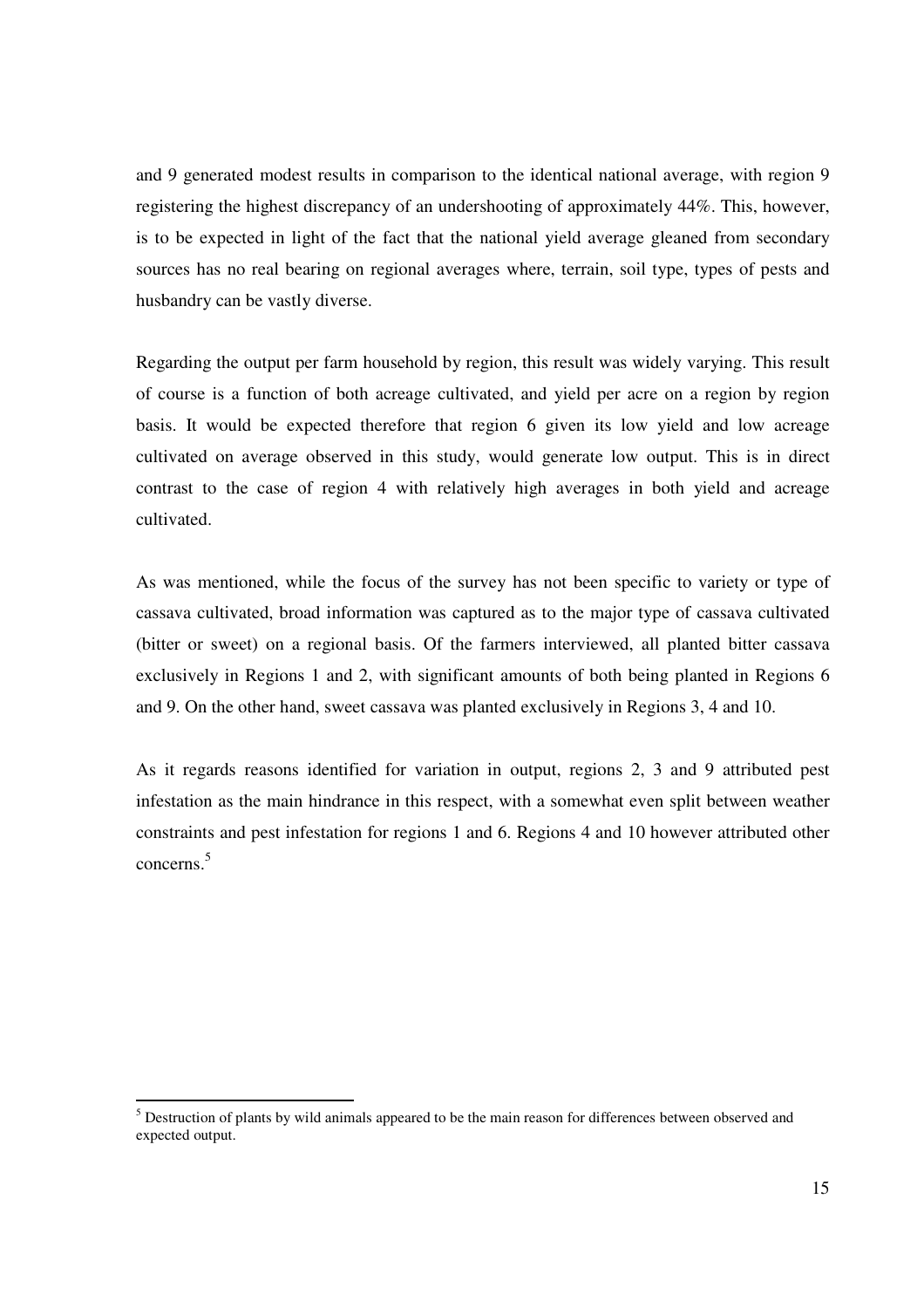## **Table 4: Output and Productivity (regional)**

|                                                               | Mean Value/Volume |        |        |         |        |        |         |
|---------------------------------------------------------------|-------------------|--------|--------|---------|--------|--------|---------|
| Variable                                                      | Reg. 1            | Reg. 2 | Reg. 3 | Reg. 4  | Reg. 6 | Reg. 9 | Reg. 10 |
| Total Area of Farm (acres)                                    | 12                | 1.8    | 13.8   | 20.4    | 1.4    | 2      | 10.2    |
| Area of Farm Presently under Cassava Cultivation (acres)      |                   | 1.8    | 4.8    | 7.5     | 1.1    | 1.5    | 1.9     |
| Area of Farm Normally under Cassava Cultivation (acres)       |                   | 2.2    | 6      | 13.3    | 1.1    | 1.5    | 2.1     |
| Normal Cassava Output (lbs per acre)                          |                   | 7,167  | 11,647 | 9,000   | 5,811  | 5,403  | 9,445   |
| Expected Cassava Output (lbs per acre)                        |                   | 7,167  | 11,029 | 11,333  | 6,222  | 5,177  | 10,045  |
| Total Output per Household (yield per acre times no. of acres |                   |        |        |         |        |        |         |
| cultivated with cassava)                                      | 30,600            | 15,167 | 72,412 | 126,333 | 5,944  | 8,355  | 18,768  |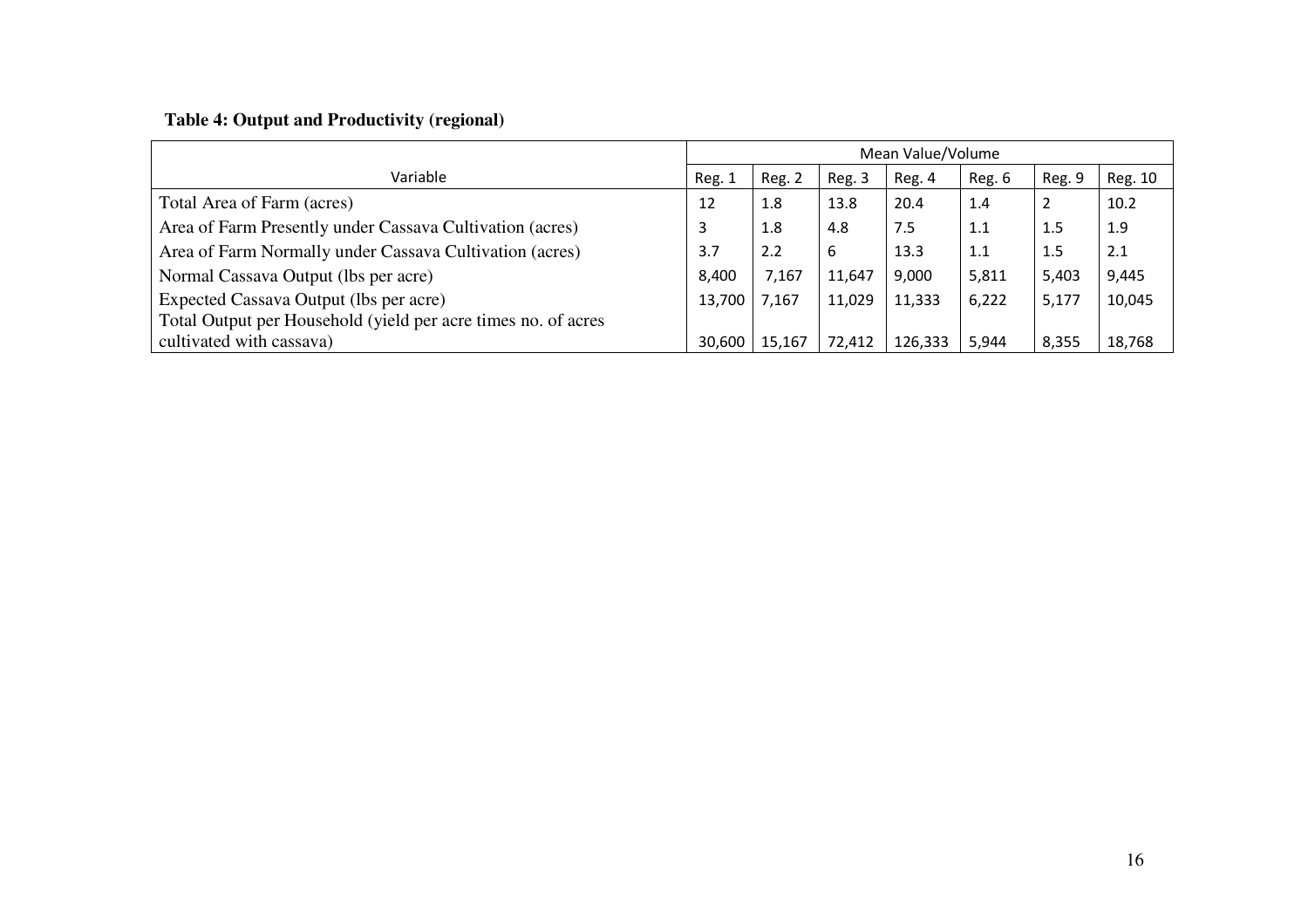Table 5 portrays information on the utilization of household cassava produce on a regional basis. This information attempts to give an estimate of the marketed percentage of all cassava produced at the regional level.

The table shows that a relatively high percentage of cassava in either processed or unprocessed form is utilized by the typical cassava-farming household in regions 1 and 9 in the vicinity of 91% and 86% respectively. Region 2 follows next, with 69% which is greater than two-thirds of the amount produced. Relatively lower percentages are observed in regions 3, 6 and 10 with 46%, 34%, and 41% respectively; all amounting to less than half of household output. Region 4 is a standout with a meagre 3%.

Table 6 gives closely related information to table 5. Given the high rate of consumption of fresh and processed cassava from household farm observed in Regions 1 and 9, only a low percentage of all output reaches the market. The less pronounced case of region 2 follows next. As can be deduced, regions 3, 4, 6, and 10 all have relatively high percentages of their output marketed.

As it regards pricing, vast differences can be observed for fresh cassava between regions. Relatively higher prices are observed in Regions 10, 4, 6 and 3, in descending order.

As it regards the actual market destination of the produce, the survey found that the major percentage of marketed cassava is sold to wholesalers in regions 3, 4, 6 and 10, while for regions 1, 2, and 9 most of the produce is sold to consumers in local market, directly by producers. Only in regions 1 and 2 small percentages were observed being marketed to a processor. This highlights the fact that when analyzed regionally as well, the cassava value chain appears to be poorly developed, with much scope for its enhancement either from a regional perspective or as regional clusters.

With respect to reasons attributed for price variation observed by farmers, only regions 1 and 2 attributed high demand on market as main reason. Regions 3, 4 and 10 attributed high supply on market as main reason with region 2 having an equal split between high demand and high supply on market. Region 6 attributed low demand on market as contributing to price swings while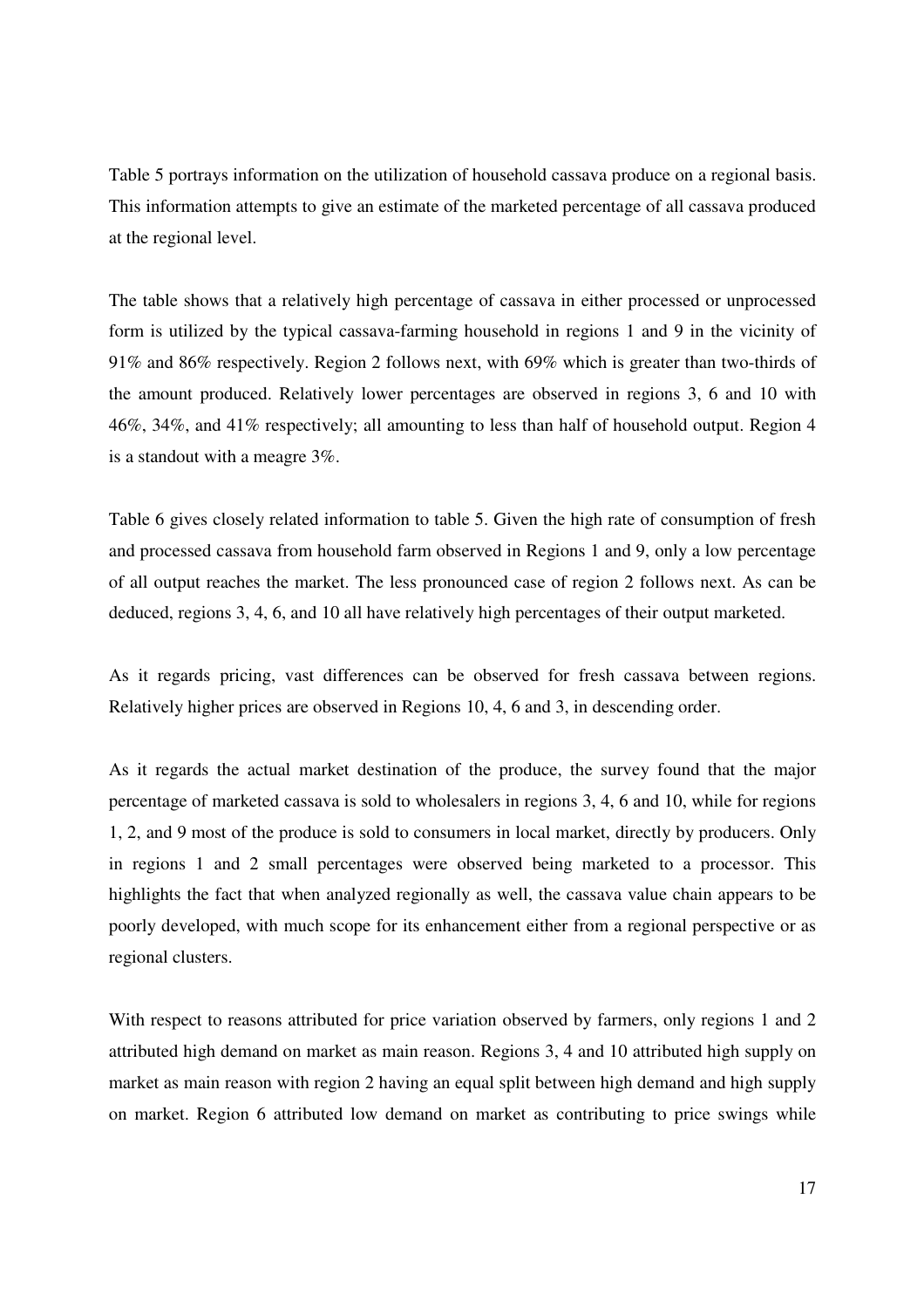region 9 attributed same to low supply on market. This information is based on highly subjective perceptions formed by farmers based on prices observed over several crop cycles.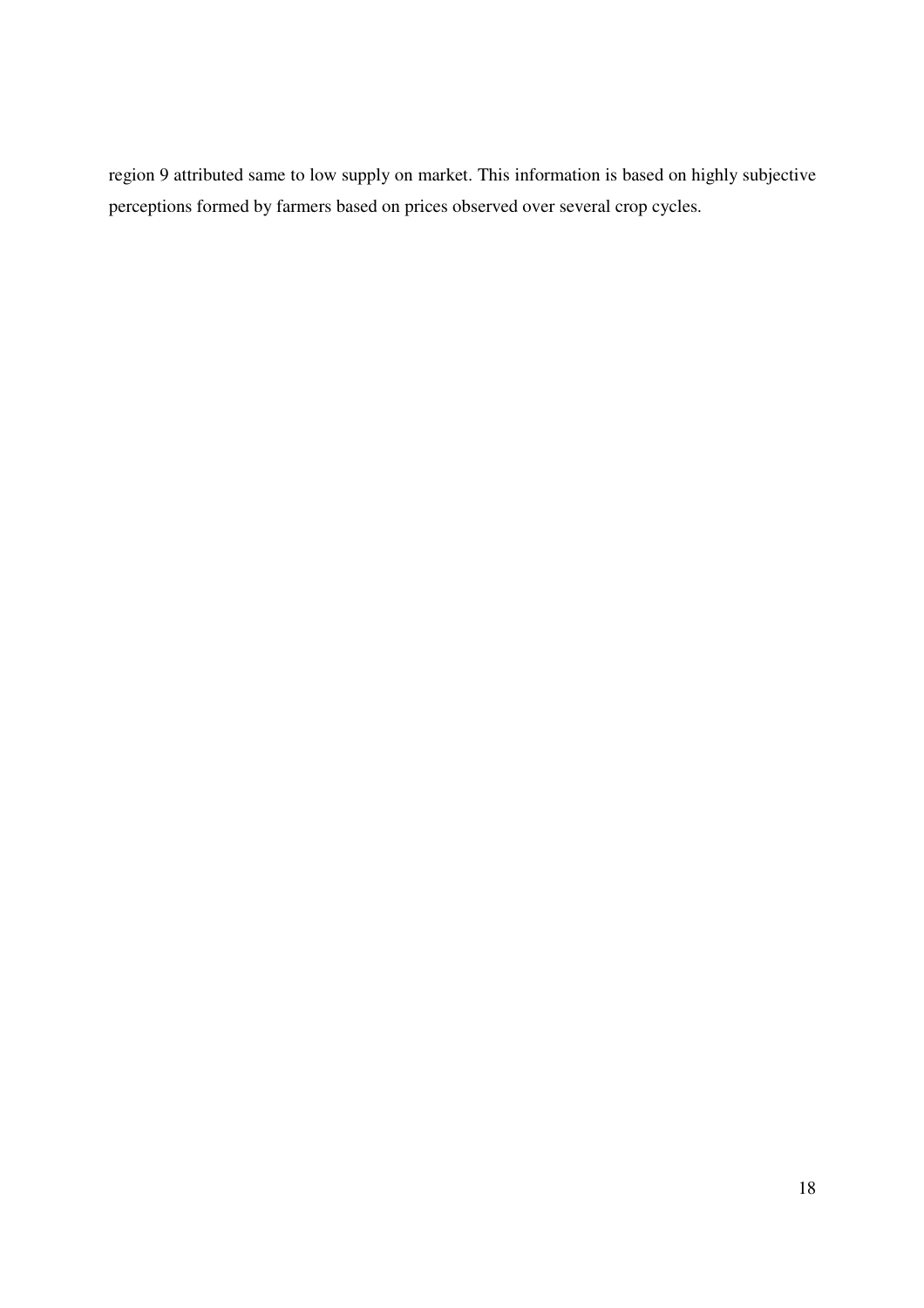## **Table 5: Household Utilization of Cassava Produced (regional)**

|                                                           |        | Mean Value/Volume |        |        |        |        |         |
|-----------------------------------------------------------|--------|-------------------|--------|--------|--------|--------|---------|
| Variable                                                  | Reg. 1 | Reg. 2            | Reg. 3 | Reg. 4 | Reg. 6 | Reg. 9 | Reg. 10 |
| 1. Percentage of Cassava Consumed by Household (fresh and |        |                   |        |        |        |        |         |
| processed)                                                | 91     | 69                | 46     |        | 34     | 86     | -41     |

## **Table 6: Market and Pricing (regional)**

|                                                   | Mean Value/Volume |        |        |         |        |        |         |
|---------------------------------------------------|-------------------|--------|--------|---------|--------|--------|---------|
| Variable                                          | Reg. 1            | Reg. 2 | Reg. 3 | Reg. 4  | Reg. 6 | Reg. 9 | Reg. 10 |
| Marketed Output of Fresh Cassava (lbs)            | 3,136             | 6,083  | 49,585 | 124,837 | 3,921  | 1,402  | 13,602  |
| Percentage of Output Sold on Market               | 9                 | 31     | 54     | 97      | 66     | 14     | -59     |
| 3. Normal Price Cassava Sold at (G\$ per lb)      | 17                | 21     | 25     | 34      | 28     | 20     | -54     |
| Expected Price Cassava Sold at (G\$ per lb)<br>4. | 22                | 27     | 28     | 40      | 31     | 27     | 53      |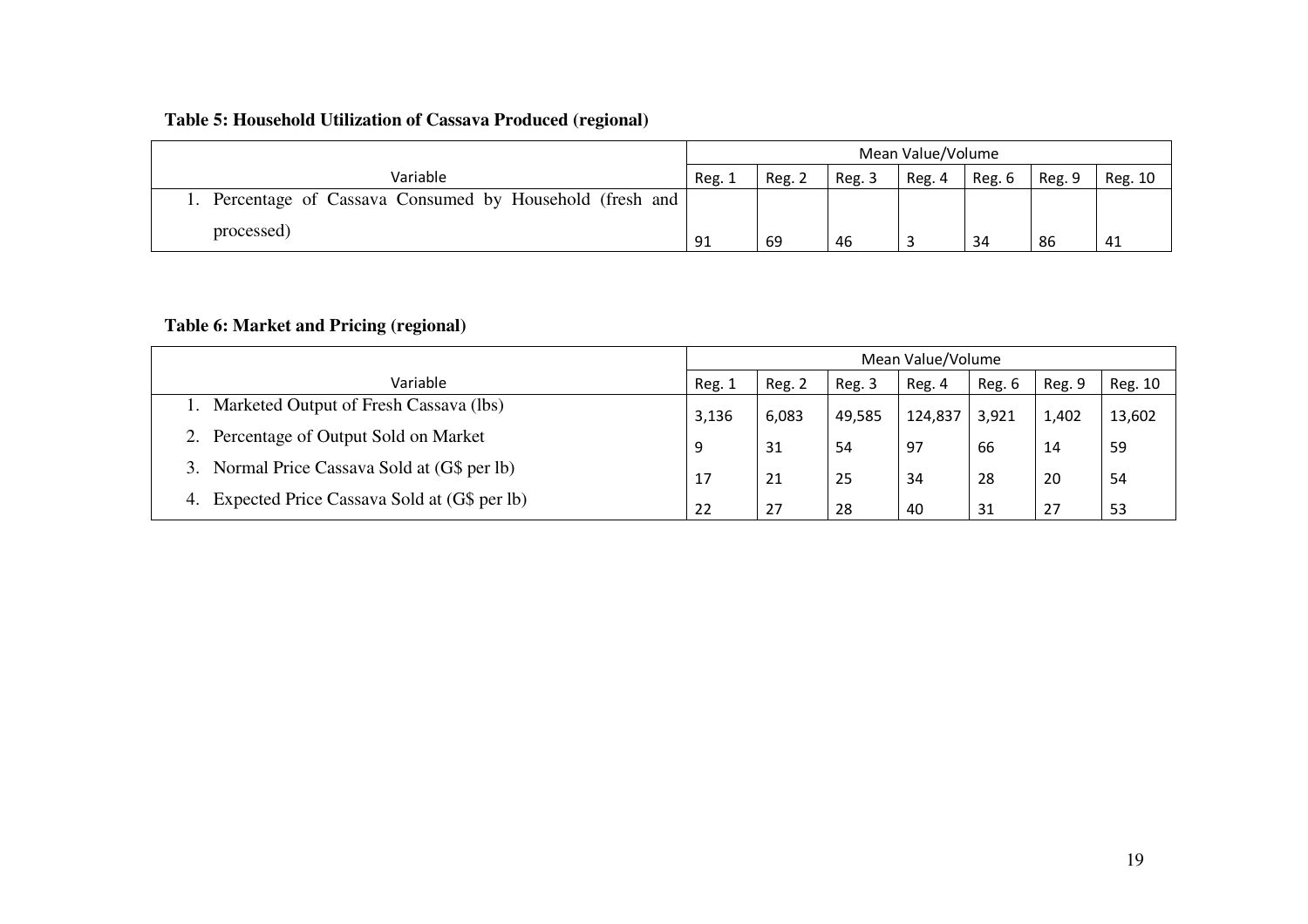#### **4.3 Results for Regional Clusters**

-

From the analysis, a noticeable pattern appears to be emerging regarding the clustering of the regions surveyed. The higher prices observed appear to be associated with the regions where a high percentage of the output is marketed, while the lower prices are associated with the regions where greater subsistence farming of cassava is observed. This is consistently so for both normal price cassava was reported to have been sold at for last crop and for the expected price cassava is to be sold for the subsequent crop. As a matter of fact the only anomaly that presents itself when percentage of marketed output is ranked against price is that while Region 4 is observed to market the highest percentage of fresh cassava, followed by Regions 6 and 10 respectively, the highest price is observed in Region 10 followed by Regions 4 and 6 respectively. Nevertheless, the remaining regions are perfectly matched in terms of the observed pattern described. To a large extent this was an expected result, since it is in the less market-intensive regions precisely where cassava is more grown and consumed as the staple. Hence, prices would ceteris paribus be expected to be lower in such areas. Moreover, other analyses of marketing concerns, such as destination of produce by region, gives rise to not dissimilar conclusions regarding much homogeneity within the two distinct clusters of regions and heterogeneity between clusters. Based on this observed pattern therefore, the sample will be subdivided into two broad clusters based on the observed similarity within each cluster regarding percentage of marketed output/percentage utilization of output, prices observed, and market destination of output observed. The hypothesis that these clusters are dissimilar as it regards the identified underlying quantitative factors will be tested using the Mann-Whitney Test<sup>6</sup>.

In addition, given that an objective of the study is the prescription of appropriate strategies for the development/improvement of the cassava value chain, this subdivision of the sample into two clusters serves this objective. Implied in this approach is the assumption that each classified group has broadly similar resource bases, enterprise patterns, household livelihoods and constraints, and therefore, similar development strategies and interventions would be appropriate.

<sup>&</sup>lt;sup>6</sup> The Mann-Whitney Test is a nonparametric equivalent to the t test and tests whether two independent samples are from the same population. See KINNEAR, P. and C. Gray (2004) SPSS 12 Made Simple. Psychology Press, Hove and New York.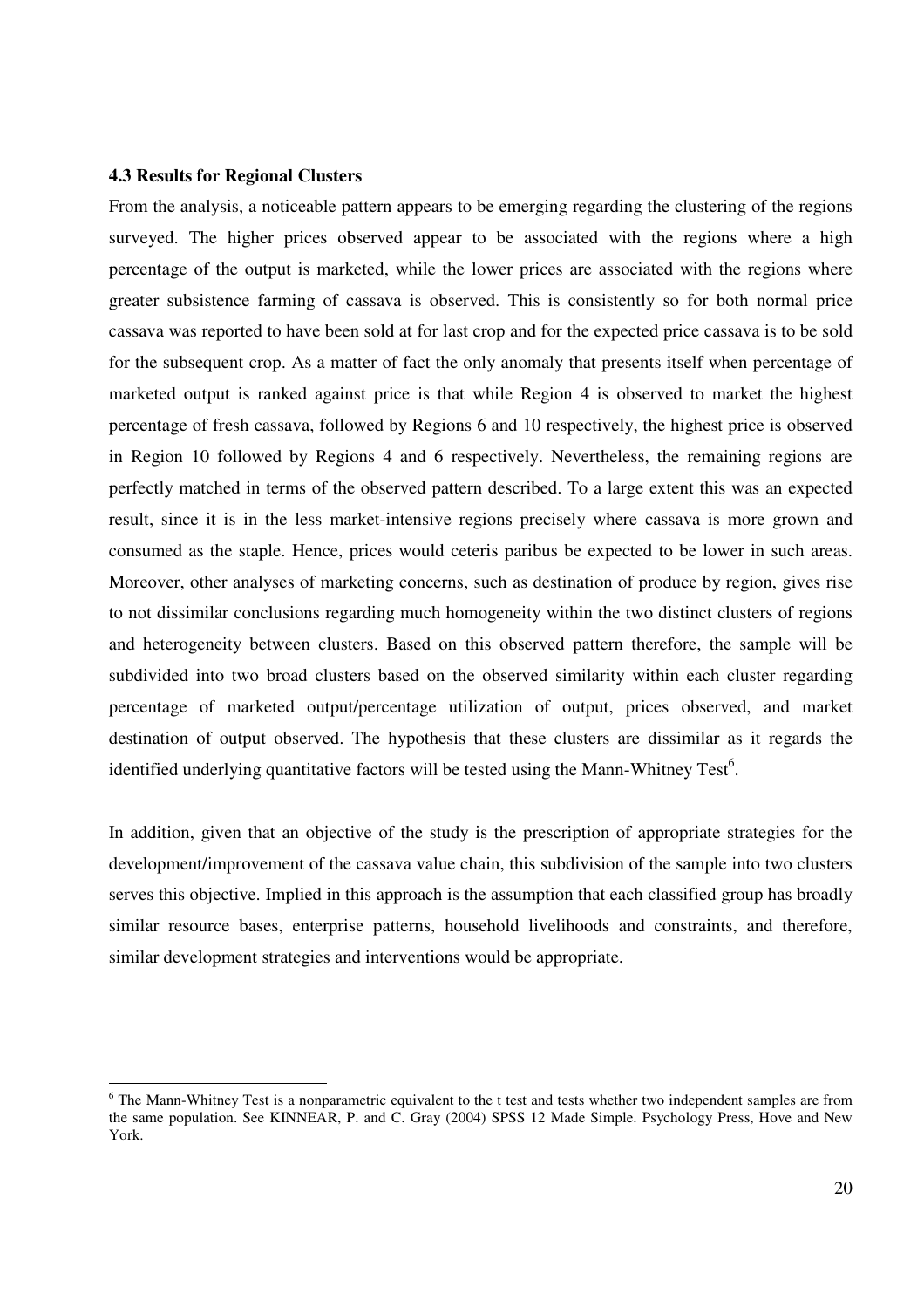Based on this approach then, these two clusters will be comprised as follows:

Cluster 1: Regions 1, 2, and 9. Cluster 2: Regions 3, 4, 6 and 10.



**Figure 1: Map of Guyana showing Clusters.** 

The figure above shows the various regions surveyed in this study and highlights the clusters. Of importance is the fact that Regions 1, 2 and 9 are regions where cassava is the staple or constitutes an important part of the diet and as such these regions would naturally be the regions with relatively lower marketed percentages of the output. The opposite applies to Regions 3, 4, 6 and 10.

Analysis of the data covering the two identified clusters of regions captured in the survey starts out with the observation that these two clusters were found to be statistically different in terms of the variables analyzed at the 5% significance level as measured by the Mann-Whitney Test. This indicates that based on the criteria of degree of market integration and prices, the hypothesis that the identified groups are statistically different at the 5% level of significance, can be accepted. As a test of robustness of the classification, all the other important quantitative variables were analyzed using the Mann-Whitney test to ascertain whether based on these additional factors the two clusters would still remain statistically different. The result confirms earlier indications. Only in one out of these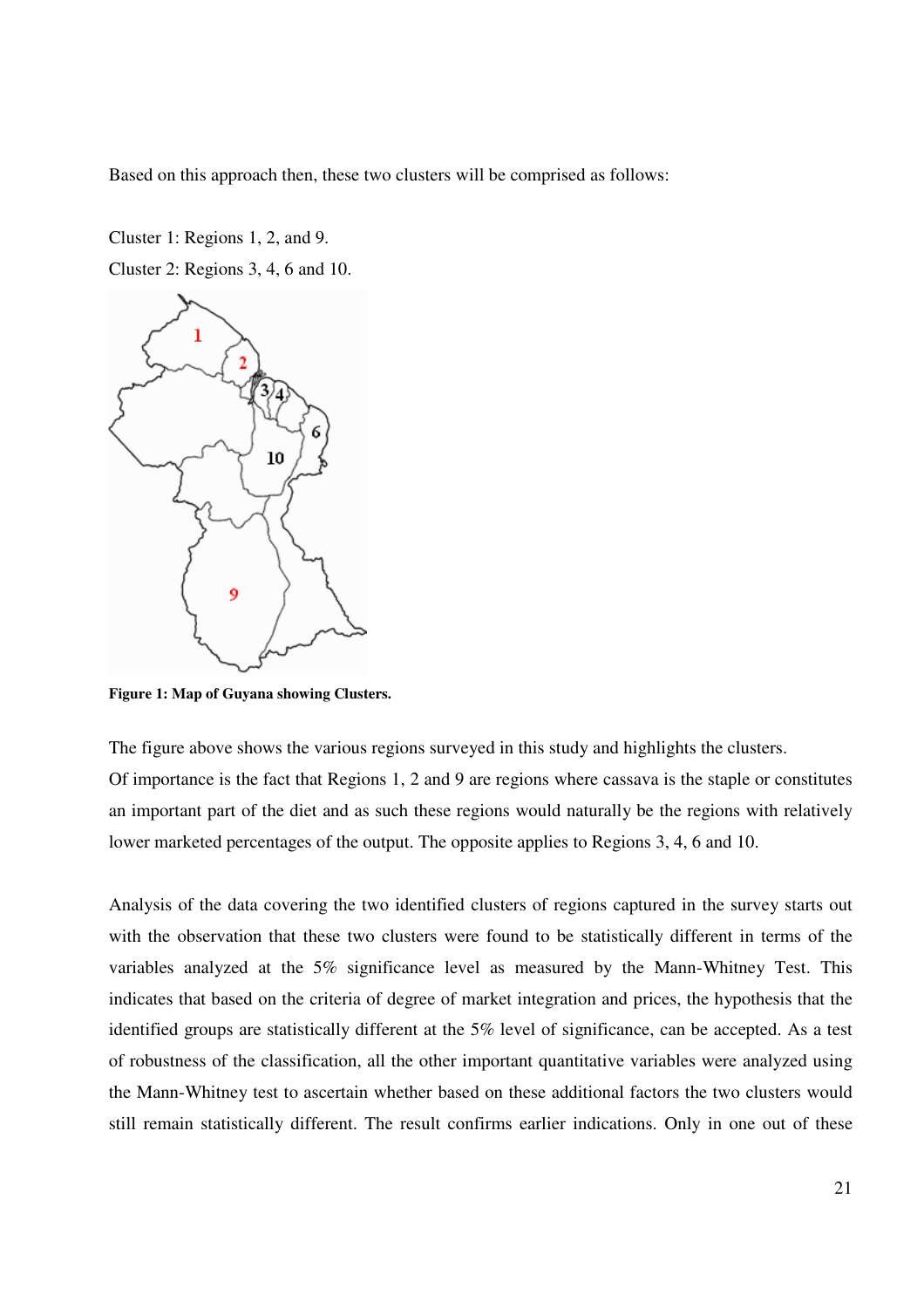quantitative variables analyzed presented statistics suggesting that clusters were not significantly different. The remaining variables all indicate that clusters were statistically different at the 5% level. The variable referred to is 'Total Area of Farm Presently Under Cassava Cultivation (acres)'. Nevertheless, a related variable same being 'Total Area of Farm Normally Under Cassava Cultivation' (acres) turned out to be statistically significant in terms of difference between the clusters. Further, when the actual figures for Total Area of Farm Presently under Cassava Cultivation for both clusters were compared with the Total Area of Farm Normally under Cassava Cultivation, it was noted that while both increased, the increase was much more pronounced in the Cluster 2, hence the statistical results of significant difference between the two clusters for Total Area of Farm Normally Under Cassava Cultivation.

|                                                                                     |           | Mean Value/Volume |
|-------------------------------------------------------------------------------------|-----------|-------------------|
| Variable                                                                            | Cluster 1 | Cluster 2         |
| 1. Total Area of Farm (acres)                                                       | 4.6       | 12.7              |
| 2. Area of Farm Presently under Cassava Cultivation (acres)                         | 2         | 4                 |
| 3. Area of Farm Normally under Cassava Cultivation (acres)                          | 2.3       | 5.6               |
| 4. Normal Cassava Output (lbs per acre)                                             | 6,200     | 9,854             |
| Expected Cassava Output (lbs per acre)<br>5.                                        | 7,457     | 10,189            |
| Total Output per Household (yield per acre times no. of acres cultivated with<br>6. |           |                   |
| cassava)                                                                            | 15.629    | 59,220            |

**Table 7: Output and Productivity (by Regional Clusters)** 

-

Table 7 conveys production and productivity across the identified clusters captured in the survey. Cluster 1 appears to have a relatively higher percentage of the available farm lands cultivated with cassava compared to Cluster 2. This fact however must be put into perspective. The regions captured in Cluster 1 are characterized by more subsistence-type farmers<sup>7</sup> whom market a relatively lower percentage of their cassava compared to those in Cluster 2. Given that cassava often is the staple diet of households in Cluster 2, a larger percentage of their lands would be dedicated to this crop. Note however that even so, the actual area cultivated is relatively lower than that of Cluster 2, since marketing does not appear to be the priority for these households. Their acreage is more a reflection of their consumption needs as compared to their larger more market oriented counterparts in Cluster 2.

<sup>&</sup>lt;sup>7</sup> Subsistence farmers are referred to in the context of this paper as those whose market surpluses constitute less than  $20\%$ of total output.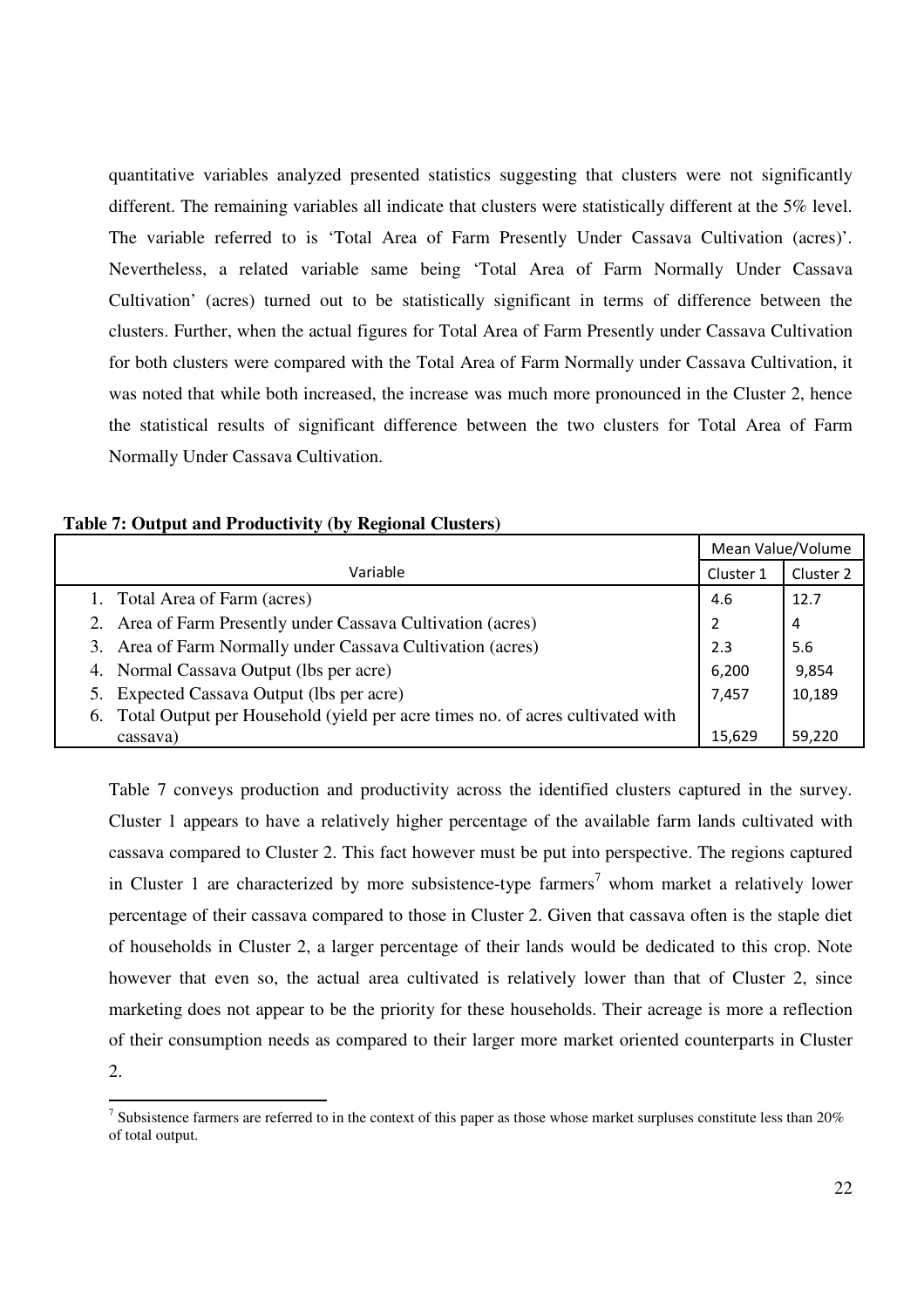Yield observed in the survey are significantly lower in Cluster 1 compared to Cluster 2. As a matter of fact this yield is 36% lower than the notional national average of 9,714 lbs per acre. This is in stark contrast to the observed yield for Cluster 2 of 9,854 lbs which is just slightly higher (approximately 1%) than the notional national yield. This can partially be attributed to reasons such as type of terrain, soil type, presence of pests, drainage and irrigational facilities; a discussion beyond the scope of this study. Crop husbandry, however, remains the strongest explainer of the observed stark differences in yields between the two clusters. Given that farmers in the Cluster 2 are more commercially driven, better crop husbandry practices would be exercised as compared to Cluster 1, whose foremost concern is that of satisfying household cassava consumption needs. As such there is much scope for vast improvement in yields for Cluster 1 with more dedicated crop husbandry practices.

Regarding the main type of cassava cultivated based on clusters, bitter cassava was cultivated predominantly in Cluster 1 while sweet cassava was predominantly cultivated in Cluster 2. This outcome was expected as Cluster 1 comprises farmers mostly whom cultivate and process their cassava for home consumption. This usually takes the form of rudimentary processing of the fresh cassava into farine, cassava bread, beverages and sauces such as cassareep, all of which are byproducts of the bitter type of cassava. On the other hand Cluster 2 is comprised of mostly farmers whom market a significant proportion of their produce and use a relatively small amount for supplementing their diet which comes from the sweet type of cassava.

As it regards reasons identified for variation in output between clusters, Cluster 1 attributes 'pest infestation' as the main concern in this respect while Cluster 2 attributes the less specific 'other causes' to the variation. The responses in the category 'other causes', were related primarily to losses due to poor drainage.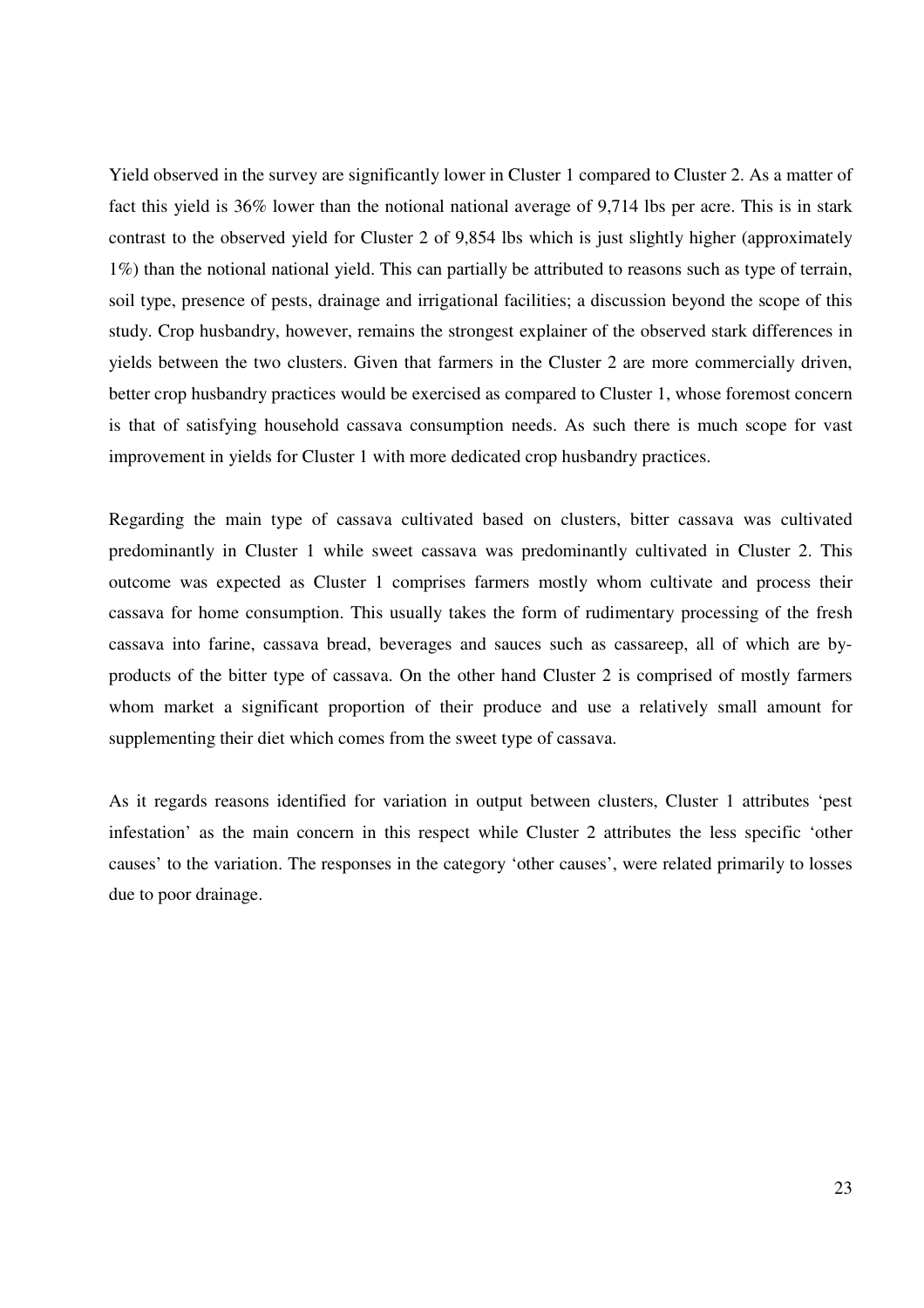**Table 8: Household Utilization, Marketing and Pricing of Cassava Produced (by Regional Clusters)** 

|                                                | Mean Value/Volume |           |  |
|------------------------------------------------|-------------------|-----------|--|
| Variable                                       | Cluster 1         | Cluster 2 |  |
| 1. Marketed Output of Fresh Cassava (lbs)      | 2,874             | 46,869    |  |
| 2. Percentage of Output Sold on Market         | 18                | 63        |  |
| 3. Normal Price Cassava Sold at (G\$ per lb)   | 20                | 34        |  |
| 4. Expected Price Cassava Sold at (G\$ per lb) | 25                | 37        |  |

Table 8 combines main utilization estimates with marketing estimates. The percentage of cassava utilized by households is vastly dissimilar between clusters as would be expected. This is so since Cluster 1, which comprises the more subsistence type farmers, would utilize a relatively higher percentage as compared to Cluster 2, which is comprised of more market-oriented farmers. The percentage of marketed output for Cluster 1 and Cluster 2, of 18% and 63% respectively would naturally result. Actual volumes of marketed output therefore are reflective of this.

Normal prices observed and expected are relatively higher in Cluster 2 compared to Cluster 1. With respect to reasons attributed for price variation observed by farmers, a high percentage of farmers in Cluster 1 attributed high demand on market as main reason, while for Cluster 2 it was high supply in market. The result for Cluster 1 was somewhat surprising, as a high demand in market would suggest higher prices relative to Cluster 2. The only conclusion that can be drawn is that since farmers in Cluster 1 are not market oriented, the price received may be seen as satisfactory. The result for Cluster 2 appears more consistent as farmers were generally of the impression that prices were too low, and their responses were reflective of this perception.

As it regards the market destination of output, the majority of farmers (close to 50%) in Cluster 1 sold their surplus directly to persons in the local market and approximately 20% of their surplus was sold to small buyers whom would then retail the product. In the case of Cluster 2, the market destination was not as diversified. As a matter of fact, close to 90% sold their produce directly to wholesalers.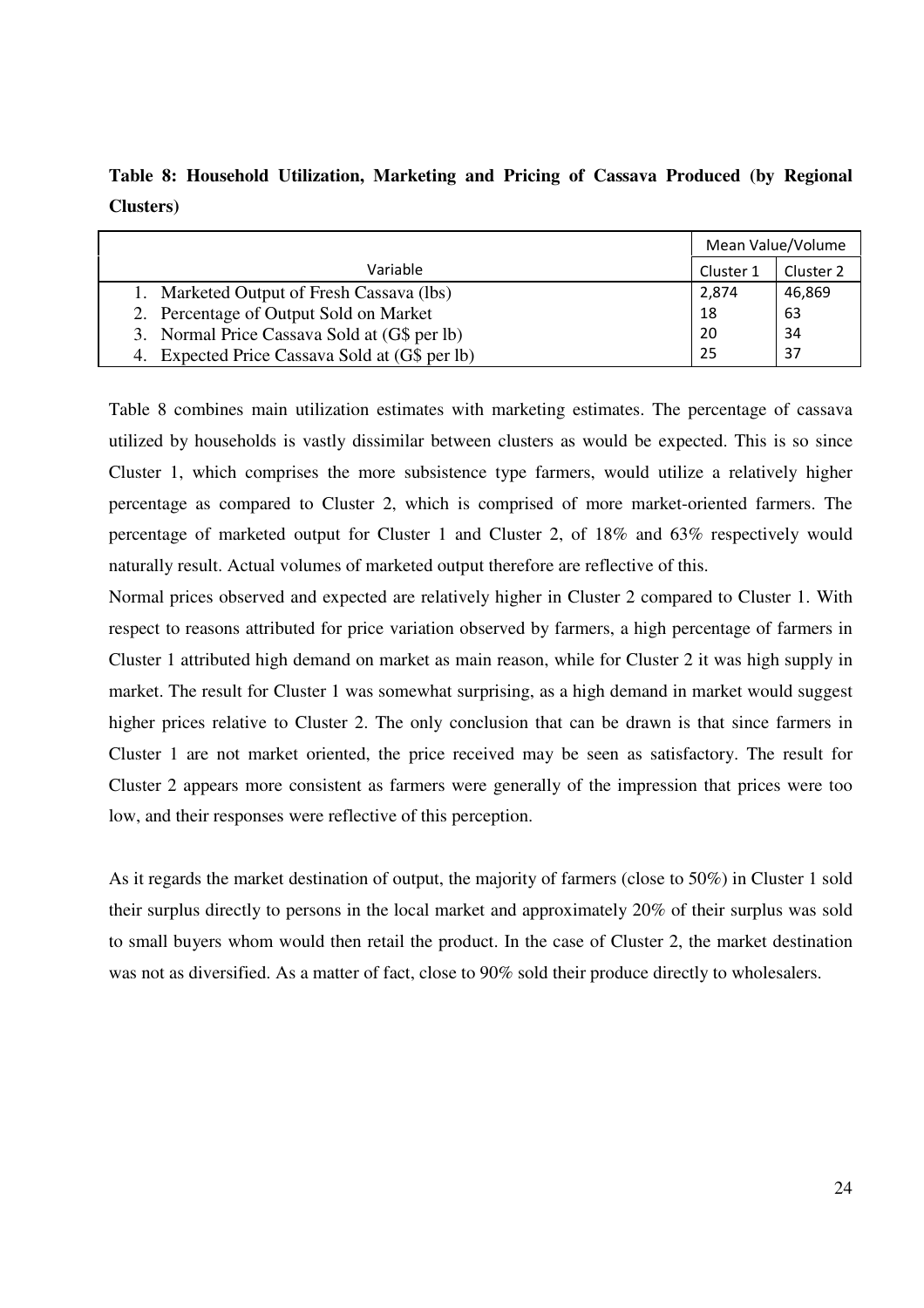## **5. Mapping of Production Clusters**

The analyses immediately preceding this section attempted to classify the surveyed farmers based on simple criteria involving the degree of market integration and pricing, along with other secondary criteria. With this classification made, it would now be possible to construct agrofood chains for each of these classified groups.

Essentially, an agrofood chain would comprise several components including the following<sup>8</sup>:

- Production
- Harvest and Post Harvest
- Marketing
- Transportation and Storage Operations
- Manufacturing
- Preserving and Processing Activities
- Final Distribution and Consumption

This description of an agro-food chain however describes a relatively developed food chain. In the case of the local cassava industry, the chain is not developed.

<sup>&</sup>lt;sup>8</sup> The Agro-food Systems and Chains is Module 1 of the Course on Agribusiness management for Producers' Associations produced by the FAO Agricultural Management, Marketing and Finance Service Rural Infrastructure and Agro-Industries Division.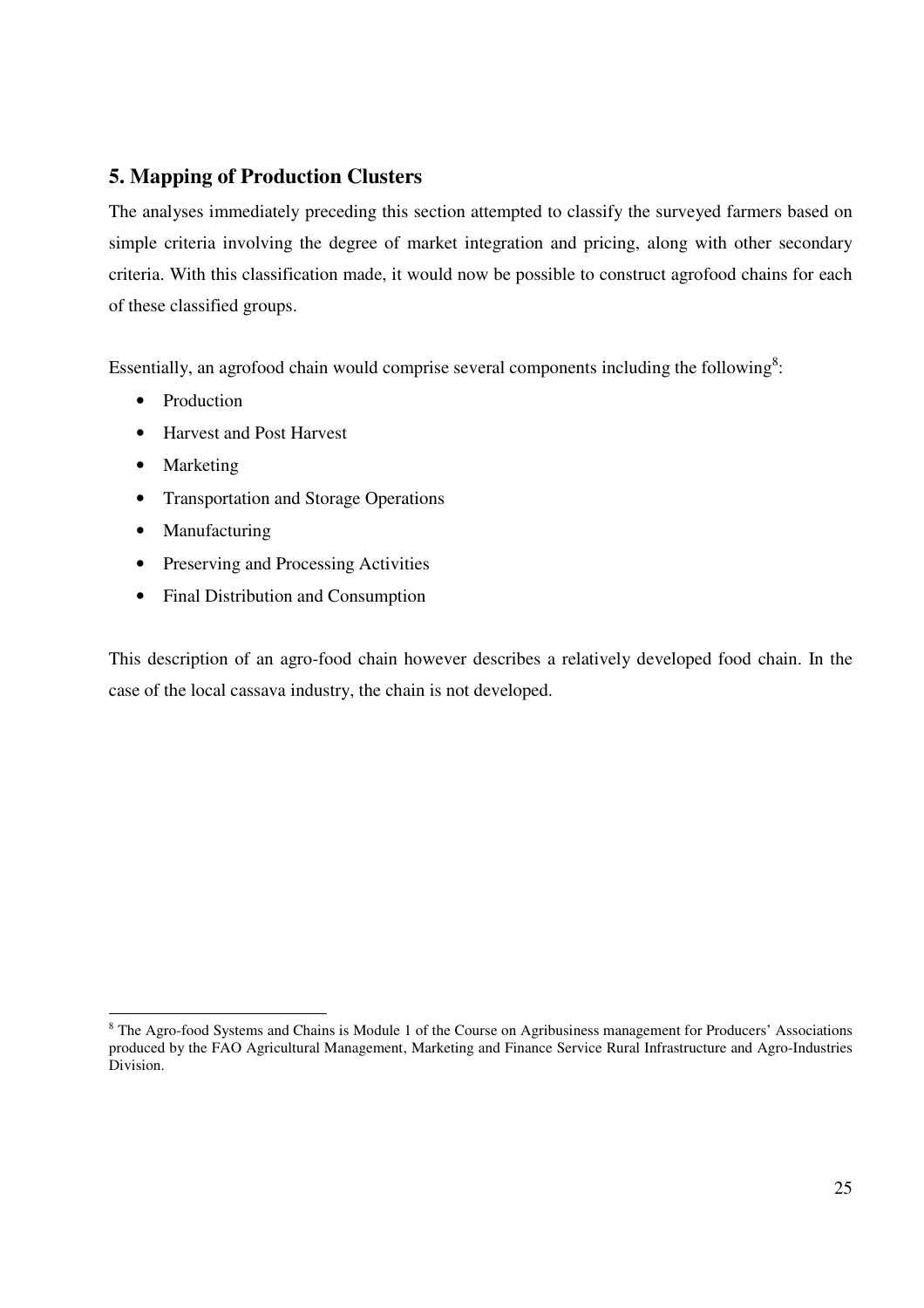

**Figure 2: Cassava Value Chain for Cluster 1** 

Figure 2 gives an indication of the flow of cassava produce from farm to final users in a local context for Cluster 1. Farmers sell their produce primarily to local consumers directly with relatively smaller amounts being sold to small purchasers, wholesalers and processors. This diagram immediately suggests that only very little processing is done level and the market in this present stage of value chain development is primarily in fresh cassava.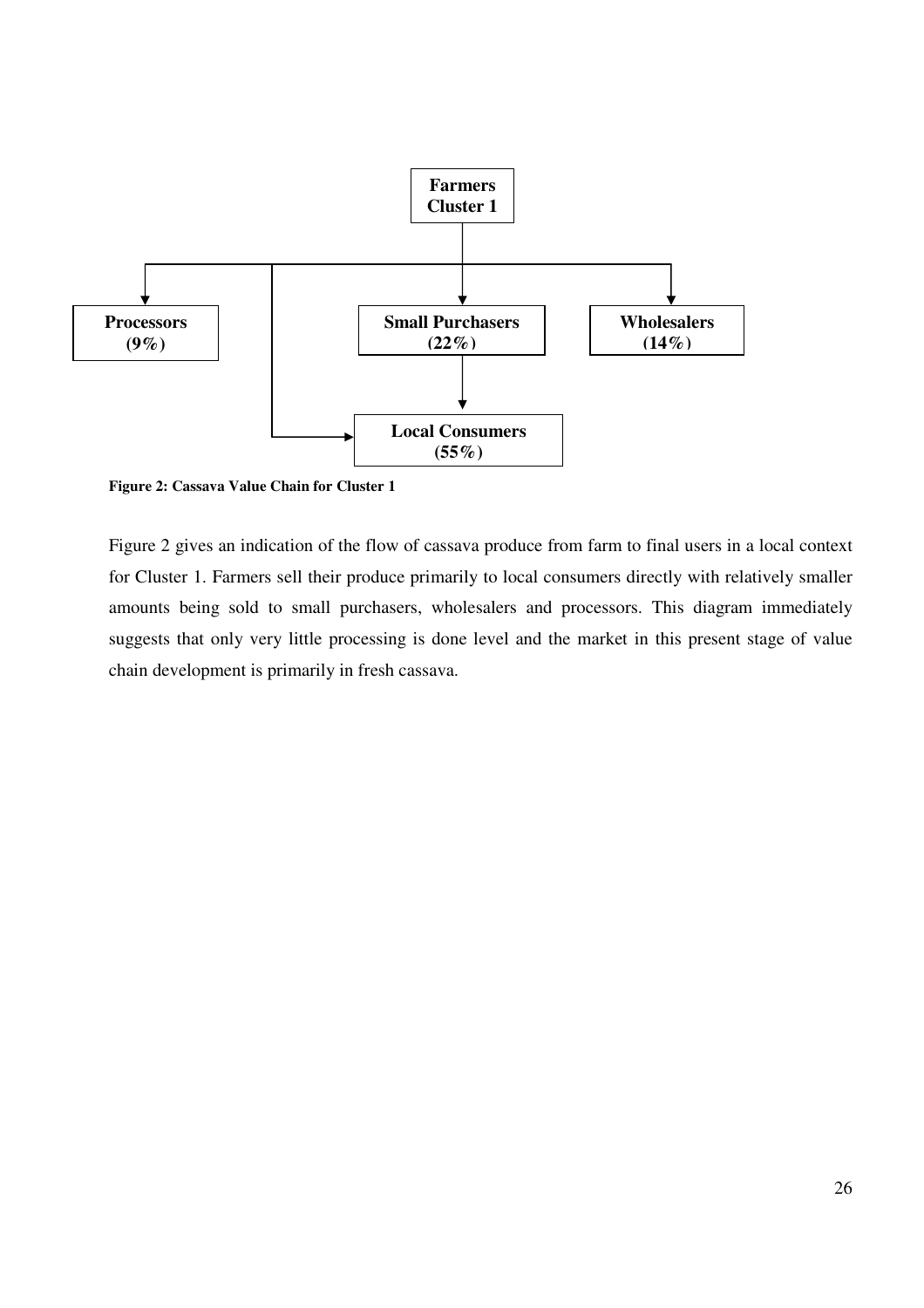## **Cash Flow Statement of Tapakuma Cassava Processing Facility-2009**

| <b>Calendar Year</b>                    | 2009                       | 2010      | 2011         | 2012           | 2013      | 2014                     | 2015        |
|-----------------------------------------|----------------------------|-----------|--------------|----------------|-----------|--------------------------|-------------|
| <b>End of Notional Year</b>             | 0                          | 1         | $\mathbf{2}$ | 3              | 4         | 5                        | 6           |
|                                         |                            |           |              |                |           |                          |             |
| <b>CAPITAL COSTS</b>                    |                            |           |              |                |           |                          |             |
|                                         |                            |           |              |                |           |                          |             |
| <b>Refurbishing of Unit</b>             | 12,160,000                 |           |              |                |           |                          | (6,080,000) |
| <b>Solar Dryer</b>                      | 570,000                    |           |              |                |           |                          | (285,000)   |
| <b>Working Capital</b>                  |                            | 500,000   |              |                |           |                          | (500,000)   |
| <b>1. TOTAL CAPITAL COSTS</b>           | 12,730,000                 | 500,000   |              | $\blacksquare$ |           | $\overline{\phantom{a}}$ | (6,865,000) |
| <b>OPERATING COSTS:</b>                 |                            |           |              |                |           |                          |             |
|                                         |                            |           |              |                |           |                          |             |
| <b>Fuel</b>                             |                            | 230,400   | 230,400      | 230,400        | 230,400   | 230,400                  |             |
| <b>Wages</b>                            |                            | 1,872,000 | 1,872,000    | 1,872,000      | 1,872,000 | 1,872,000                |             |
|                                         |                            |           |              |                |           |                          |             |
| <b>Material</b>                         |                            | 1,832,400 | 1,832,400    | 1,832,400      | 1,832,400 | 1,832,400                |             |
|                                         |                            |           |              |                |           |                          |             |
| <b>Marketing and Transportation</b>     |                            | 384,000   | 384,000      | 384,000        | 384,000   | 384,000                  |             |
| <b>Maintenance</b>                      |                            | 75,000    | 75,000       | 75,000         | 75,000    | 75,000                   |             |
| <b>2. TOTAL OPERATING COSTS</b>         |                            | 4,393,800 | 4,393,800    | 4,393,800      | 4,393,800 | 4,393,800                |             |
| 3. TOTAL COSTS 1 & 2                    | 12,730,000                 | 4,893,800 | 4,393,800    | 4,393,800      | 4,393,800 | 4,393,800                | (6,865,000) |
| <b>4. REVENUE</b>                       |                            | 6,364,800 | 6,364,800    | 6,364,800      | 6,364,800 | 6,364,800                |             |
| 5. PROJECT'S NET CASH FLOW (4-3)        | (12,730,000)               | 1,471,000 | 1,971,000    | 1,971,000      | 1,971,000 | 1,971,000                | 6,865,000   |
|                                         |                            |           |              |                |           |                          |             |
| <b>4. REVENUE</b>                       |                            | 6,364,800 | 6,364,800    | 6,364,800      | 6,364,800 | 6,364,800                |             |
|                                         |                            |           |              |                |           |                          |             |
| <u>5. PROJECT'S NET CASH FLOW (4-3)</u> | $(12,730,000)$   1,471,000 |           | 1,971,000    | 1,971,000      | 1,971,000 | 1,971,000                | 6,865,000   |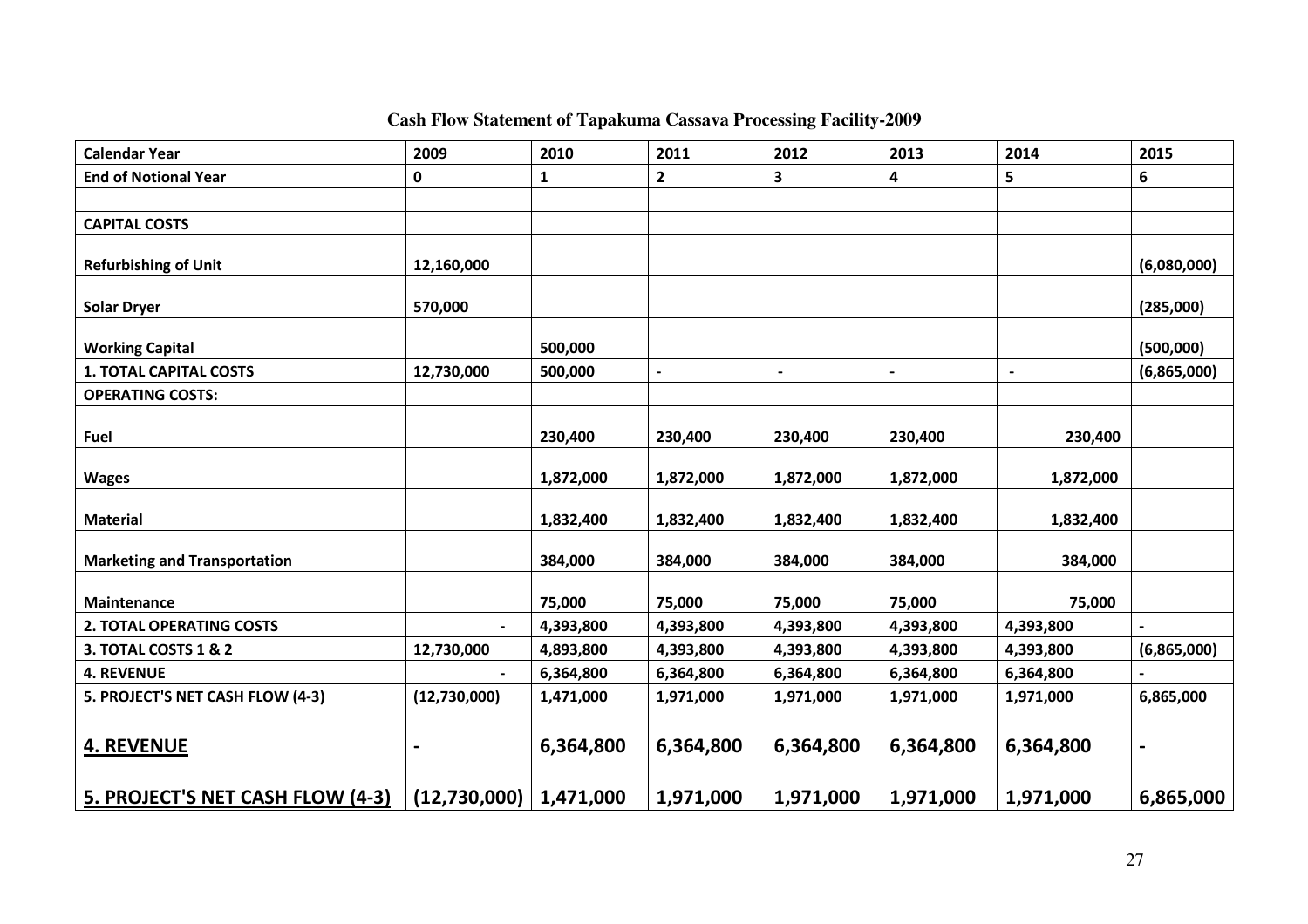The cash flow above depicts the average situation of the Tapakuma Cassava Processing Facility. This facility is community owned and operated and stands to earn an internal rate of return of roughly 6% over the five-year period captured in the cash flow. While this rate of return is well in excess of the relatively risk free fixed deposit rate, it is quite modest by processing enterprises' standards locally. The main reason for such poor performances link directly to the inefficiencies alluded to in the final chapter of this document; poor coordination between farmers and the facility and poor coordination between the facility and the final market all of which result in suboptimal product mix, inefficient operating scale and ultimately in weak financial performance. Added to this, poor managerial knowledge of branding and packaging negatively impact the final price the facility receives for its products.



**Figure 3: Cassava Value Chain for Cluster 2** 

Figure 3 gives an indication of the flow of cassava produce from farm to final users in a local context for Cluster 2. Markets are less diversified compared to Cluster 2. Farmers sell their produce primarily to wholesalers with a relatively small amount being sold directly to local consumers. No processing is done according to the sample drawn for this study; and like the case of Cluster 1, the market is primarily fresh cassava.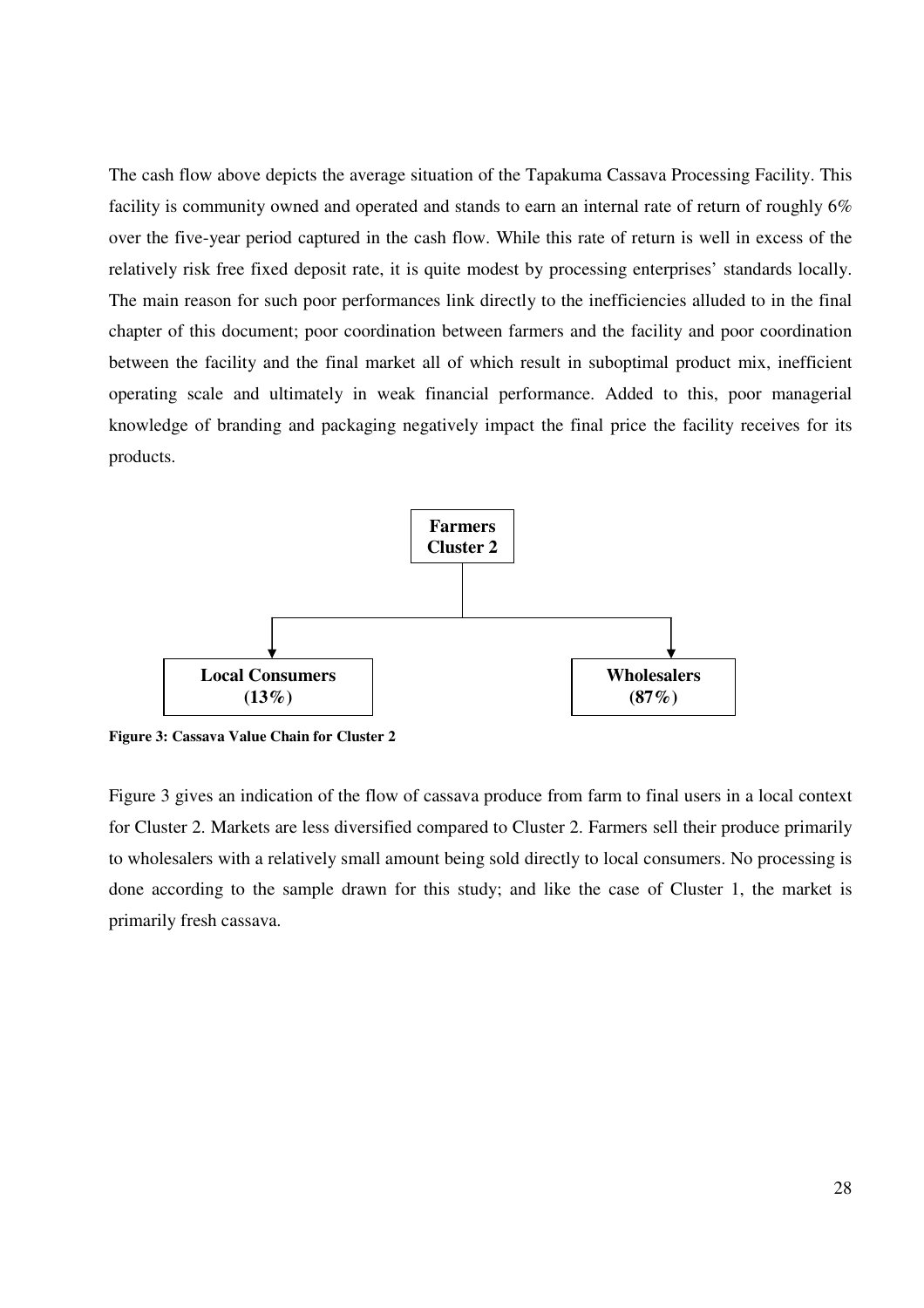As it regards the major wholesale and retail markets in each region, marketing arrangements are generally undertaken on an individual basis. In some instances farmers sharing a general geographic space would carry produce to a central spot to sell to a pre-determined purchaser. Given the nature of such marketing arrangements therefore, numerous wholesale arrangements may take place in as many varied locations as against a fixed location. In the case of retail markets however, the principal municipal markets around the country are the main retail trading areas. Bartica, which is located in Region 7 (Cuyuni-Mazaruni) and considered to be the gateway to the gold mining areas, functions as a main cassava transshipment point for cassava and cassava-related products destined for mining locations deeper in Region 7. Figure 4 below gives a general indication of the locations of the main functioning cassava processing mills and the main locations where cassava is retailed in the country.



#### **Figure 4: Main Cassava Processing and Market Centres**

## **Key**

**P**- Cassava Processing Plants

**M**- Major Retail Market Locations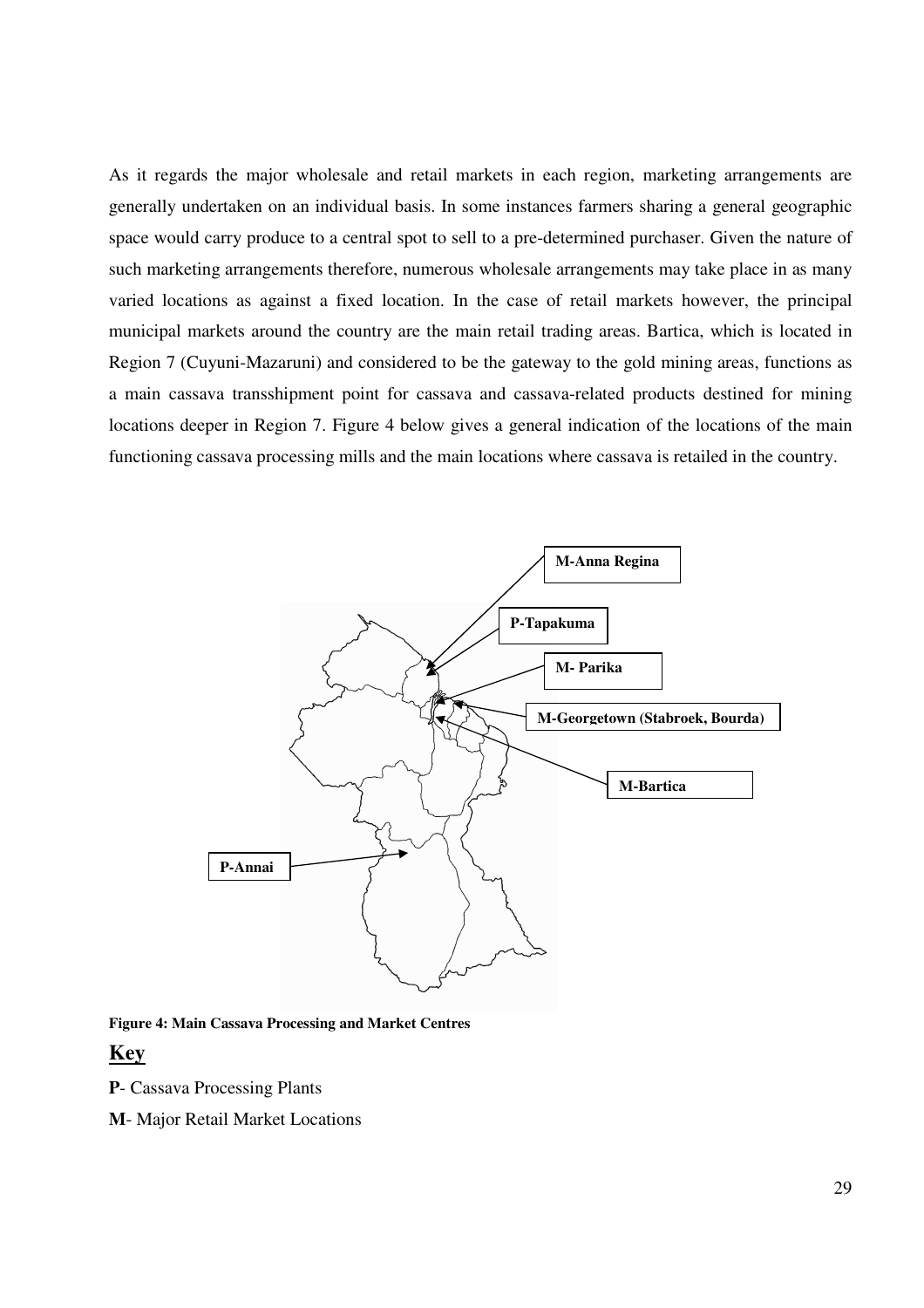## **6. Conclusions and Recommendations**

The primary objective of this study was profiling the actual and potential market for cassava products along with current production volumes locally and the assessment and quantification of demand for cassava and cassava products. The rarity of cassava processing on commercial scales suggests that the product is consumed primarily, with very little transformation. As such, much of the analysis has been focused on cultivation and marketing.

The following important observations can be drawn from the study:

- 1. Yields are relatively low (even more pronounced in cluster 1);
- 2. The existence of a weak and undeveloped value chain creates avoidable hardships for all actors at all levels in the cassava sector;
- 3. Marketing arrangements are predominantly loose and the bulk of the market appears to be oligopsonistic in nature;
- 4. There is a lack of commercially scaled cassava processing undertakings.

The above mentioned observations are basically shortcomings that contribute to the relatively undeveloped state of the cassava value chain that exists at present. As such the proposed interventions/strategies are aimed at addressing these concerns.

The first observation is a serious constraint of the sector. Low yields are indicative of low productivity and by extension sub-optimal profitability. The lack of adequate market outlets appears to be a major driver in the formation of attitudes on the part of farmers. The general attitude amongst farmers is that due to inadequate market outlets there is no real priority in practicing better crop husbandry as it is already a challenge to market the output as it is with the current yields. The estimated yield arrived at from all the regions surveyed amounts to 7,808 lbs per acre. This is just around 80% of the national average estimated from secondary sources. While the average for Cluster 2 slightly overshoots the national average, the average for Cluster 1 is just about 64% of the national average. In any case, the average of 7,808 lbs per acre arrived is still below the yield observed for Latin America and Caribbean Countries (North America excluded) $^9$  which amounts to 8,922 lbs per acre. While the average estimated from this study (7,808 lbs per acre) is slightly higher than the average yield for the Caribbean countries (7,308 lbs per acre), it is well below the yield observed in

 9 FAOSTAT 2008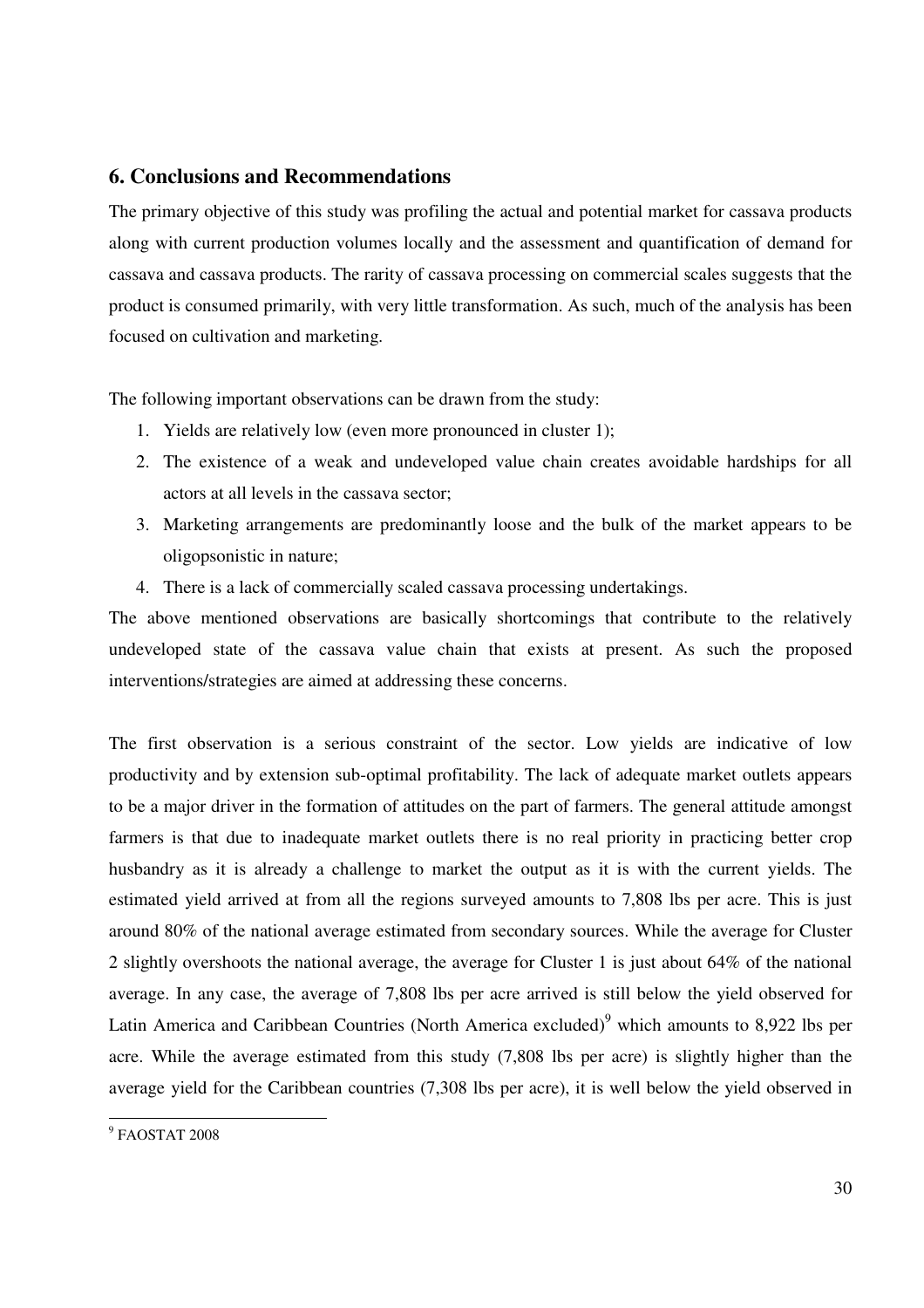for instance Jamaica (16, 559 lbs per acre) and Barbados (16,026 lbs per acre). In relation to South American countries (when Guyana is excluded), the yield observed in this study is just 73% of that observed in the South American countries (10,652 lbs per acre) and well below the 22,405 lbs per acre registered by neighboring Suriname. As it regards Central America countries the yield observed in this study is below the Central American yield of 8,892 lbs per acre. Looked at from the perspective of the clusters, much scope remains for yield growths in both clusters but particularly for Cluster 1 which will ultimately impact significantly on national production as Cluster 1 comprises two of the largest cassava growing regions (Regions 1 and 9). Farmers being a critical link in the cassava value chain, would need to take measures supported by the Ministry of Agriculture through enhanced extensions services, along with other institutions such as the Inter-American Institute for Cooperation (IICA), the Food and Agricultural Organization of the UN (FAO) and agencies such as CLAYUCA through technical cooperation, in ensuring yields are drastically improved and production is undertaken on a scale in order to exploit scale economies.

The second observation is not mutually exclusive of the third and fourth identified. Operators in the value chain exist as if they are separate and unconnected, thereby foregoing the benefits that could be derived from forging a more connected but structured relationship. The limited use and limited presence of vibrant farmers' marketing organizations at the community level, for instance, reduces farmers' ability to negotiate more favourable prices and secure advance orders. At the same time, traders are known to have offered farmers marginally higher prices than the going rate at times, to secure supplies resulting in wrong price signals being transmitted to farmers. With the creation of better traders' networks such actions can be reduced if not avoided and thereby create a much more predictable and stable market for all. Such initiatives however would require the further support of organizations such as the Guyana Agricultural Producers' Association (GAPA).

The third observation has to do with the nature of marketing arrangements between the farmers and purchasers. The typical buyers are traders whom buy from different farmers in a given location and distribute these purchases to other smaller purchasers and retailers. Only a small portion of total farmers' output goes directly to the retail market according to observation in this study. The typical marketing arrangement between farmers and these traders is almost exclusively void of any legally binding agreement. Marketing arrangements are relatively straight-forward. Produce is usually sold to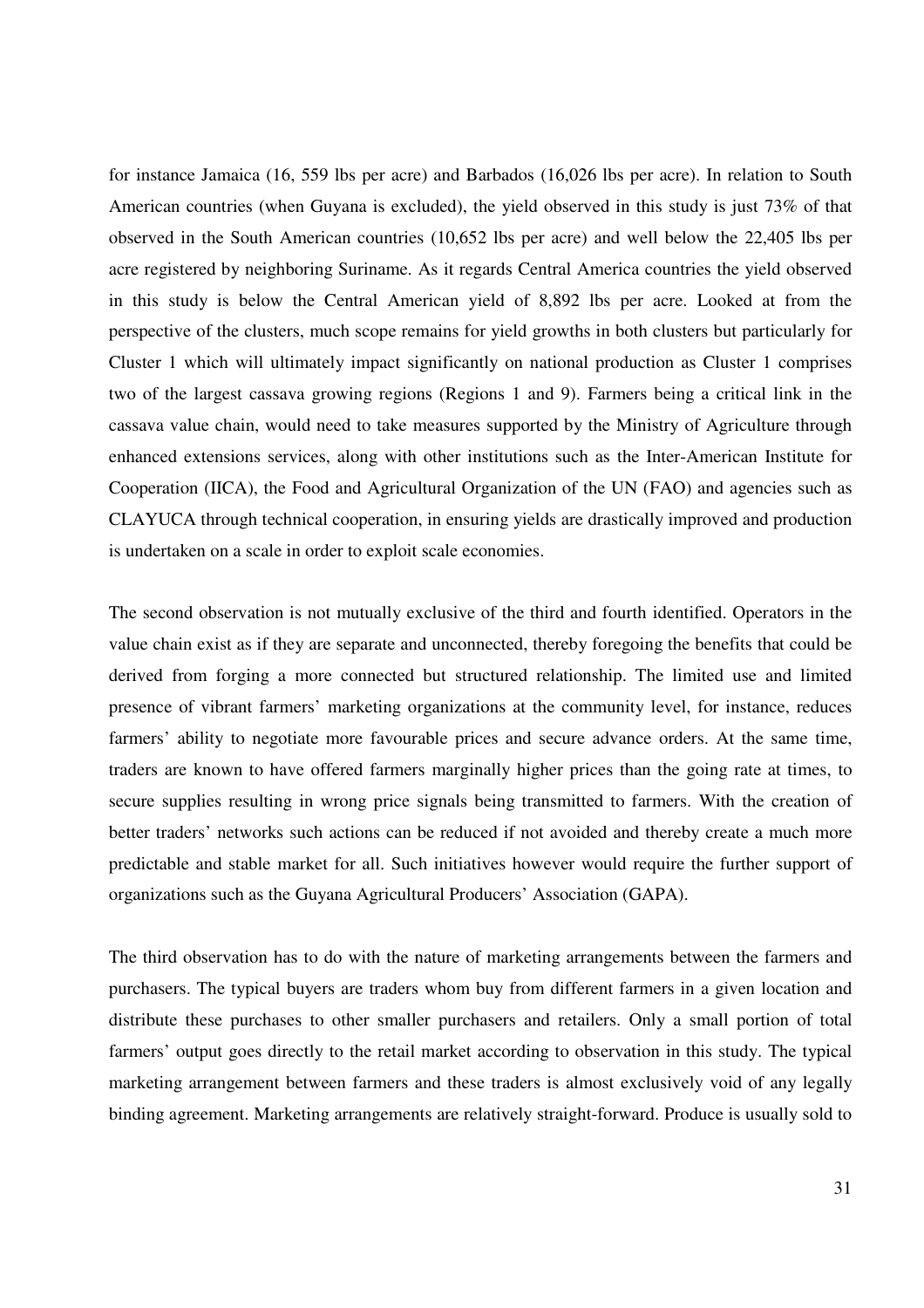wholesale purchasers who have well located groceries, particularly in the fresh vegetable markets throughout the country. These dealers would visit the study area with vehicles and make purchases at central locations, at which time farmers are paid in cash. The market structure appears to be relatively competitive at a first glance in that there are numerous buyers and sellers trading in similar items at a relatively set price. In actual fact however, while there are numerous buyers, they are relatively few in comparison to the amount of farmers. Added to this, farmers seem to be predisposed to the practice of selling to a particular dealer even though they receive more or less the going price on the market and they have the option of selling to others. This apparently has to do with the recognition by farmers that when the particular produce is in high supply at the main selling centres, their loyalty by supplying regularly to a particular dealer would work to their benefit since they would have a guaranteed market at such times. In the absence of any formal arrangement between the farmers and buyers however, farmers under such market conditions still receive reduced prices. From the foregoing, one can assume with some degree of confidence that the market is not competitive. To a certain extent, buyers are able to exert a certain amount of market power, even if tacitly. For one thing, even though there are many buyers in the market, their number by no means matches those of the selling farmers. This suggests a more oligopsonistic structure as against the seemingly competitive appearance. This scenario pertains mostly to Cluster 2. In the case of Cluster 1, marketing arrangements are loose as well, but markets are more diversified. It is however envisaged that with improved yields and over expansion, the proposal for value chain strengthening through the creation of farmers' marketing organizations where farmers can possibly collectively market their produce and through which guaranteed prices and quantities can be negotiated by way of legally binding contracts with purchasers.

The fourth observation that there is a lack of commercially scaled cassava processing operations is extremely critical for the expansion of the cassava sector. The creation of large-scaled cassava processing would provide a ready market for expanded cassava output and create opportunities for value-addition with stability in prices which possibly can feed back to cassava farmers. More specifically, privately owned and/or community-owned commercially scaled mills are the type envisaged in this study. While a more detailed financial cost-benefit study would be required to assess the profitability such commercially scaled cassava operations, a number of points can be made highlighting the characteristics of such an operation. An efficiently run private-community type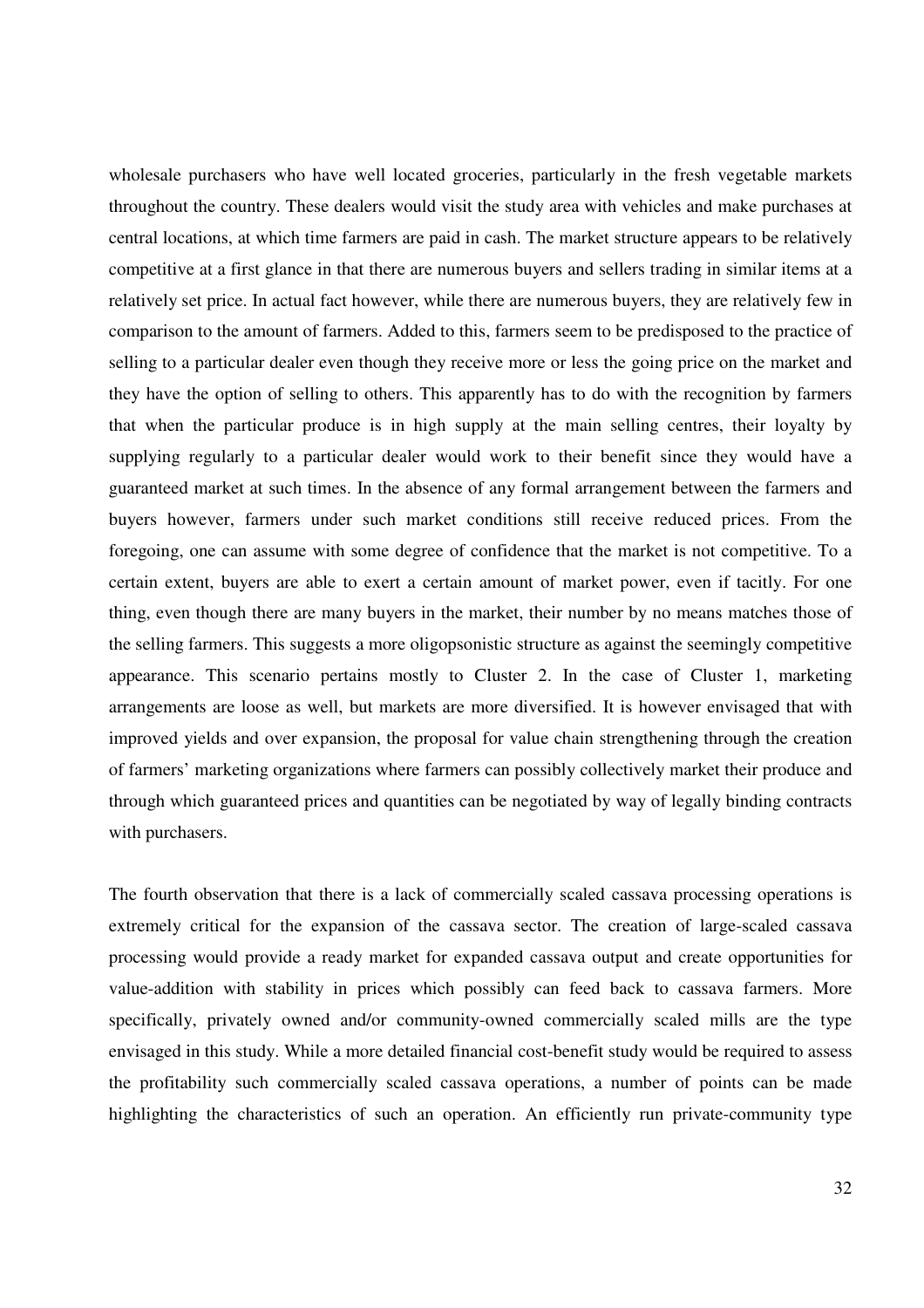partnership involving organic pineapples exists locally<sup>10</sup>. This kind of private-community partnership is preferred in light of the limited opportunities for raising the kind of capital required to establish such a mill by the locals, whom nevertheless can be contracted to farm specific acreages with the supply purchased by the mill. This would help to guarantee steady supply for the mill, while at the same time stabilizing prices for the farmers and guaranteeing them a ready market. These mills would be better served where there is easy access to farms and where vast tracts of suitable lands exist for expansion in order to be able to produce at economically feasible scales. Such requirements are better suited to Cluster 1 (particularly in Region 9 with its vast land resources). As seen, the Tapakuma Cassava Processing Facility in Region 2 is one of such a community run operation, which appears to suffer from insufficient coordination between producers and millers, as well as inefficient management and therefore attracts suboptimal benefits.

The product mix of these commercially-scaled mills will be dependent on among other things:

- 1. Type of market it intends to serve
- 2. Access to market

<u>.</u>

These mills should be market driven. In the first case the type of market intended to be served will be dependent on the demand of the community in which the mills are located, and in areas beyond the immediate community but feasibly accessible considering the logistics.

The farming systems observed by region and cluster, suggest that in their present state the development of the described commercially-scaled cassava processing mills will be dependent foremost on the strengthening of the value chain, particularly between farmers and potential millers. This process is prerequisite for the scale of operations envisaged. Contract farming appears to be a useful tool in this respect. Such an instrument once exercised fairly will guarantee markets for the farmers and will serve to discipline them in their approach to farming with the expected results of both improved yields and quality, while it would guarantee the potential millers a ready and steady supply. Further to this, investment in mills of the type envisaged for Cluster 2, as mentioned in recommendation 2 below, which will fuel increased use in the feed and starch industry will have a positive influence on yields in areas particularly in Cluster 2, which assumedly will supply these mills.

<sup>&</sup>lt;sup>10</sup> AMCAR/Mainstay organic pineapple processing facility in Region 2 (Pomeroon-Supenaam).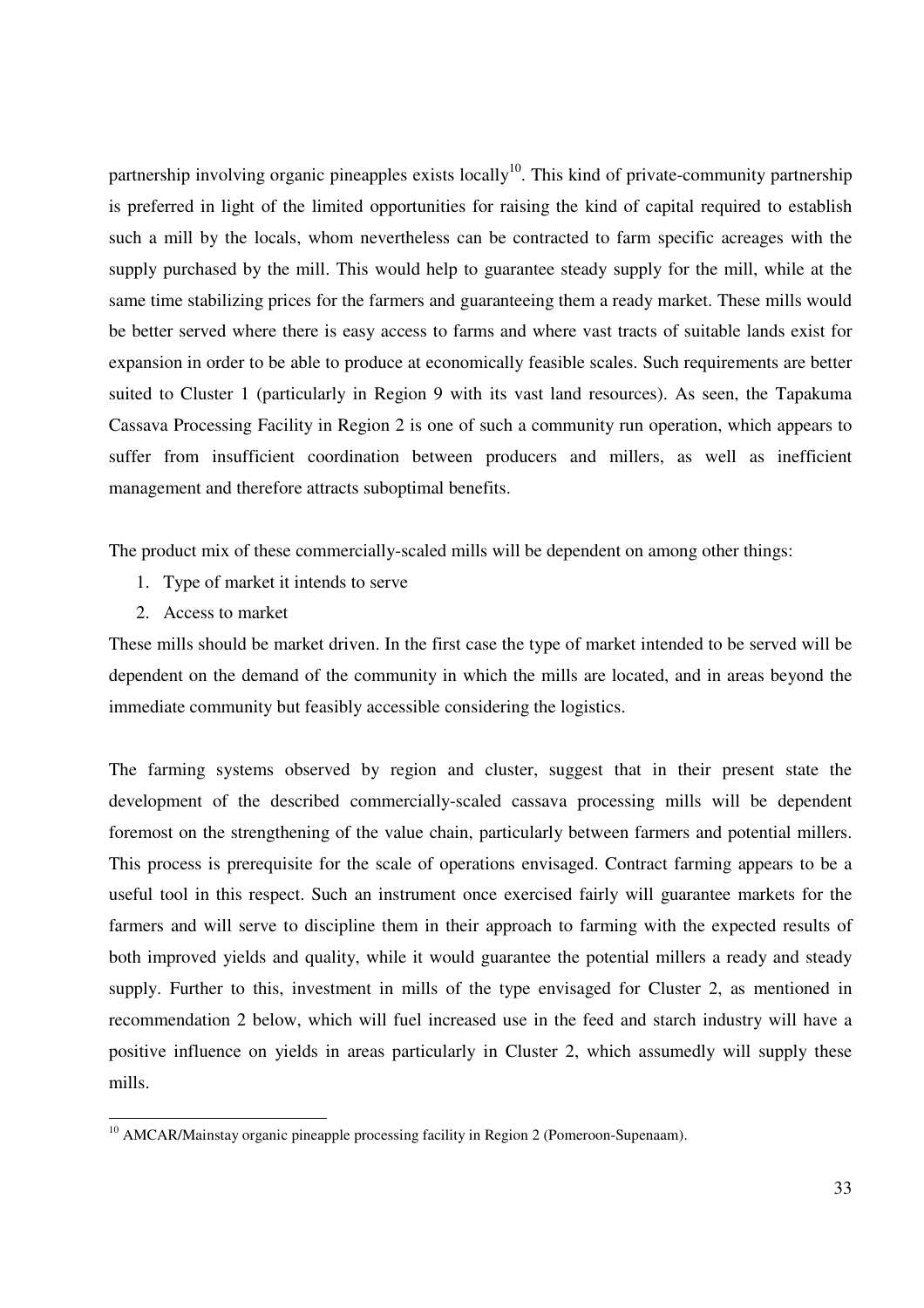Resulting from the dissection of the observations made above, the following specific recommendations are proposed as it regards the actual and potential market for cassava in Guyana:

- 1. The creation and/or strengthening of farmers' marketing organizations with the mandate of marketing the collective output of farmers in its organization and through which prices and quantities are negotiated with purchasers. Such an arrangement will create the incentive for farmers to expand cultivation and take the necessary measures to improve yields as a result of more stable markets and improved prices. While this is more specific to Cluster 2, it may also be relevant for Cluster 1.
- 2. The establishment of cassava processing plants, either through community-type undertakings, private undertakings or private-community type commercial partnerships in the locale of both clusters catering to specific products. Products such as starches, feed, cassava flour to be used as composite with wheaten flour, bio-fuel and other traditional food preparations. The larger manufacturing/industrial centres that are to be found in Cluster 2 can possibly concentrate on starches, cassava flour to be used for composite flour, and livestock feed (particularly poultry), while the traditional food preparations such as farine, casareep, as well as bio-fuel which can be used to generate electricity for small communities, can be the focus in Cluster 1. It is envisaged that such processed products can be sold to miners in the mining communities and in the case of bio-fuel, such an operation can be community operated. Livestock feed can possibly be included in Cluster 1 as well.
- 3. The introduction of contract farming can serve as an important tool in creating the kinds of structures and requirements necessary for the development of a viable and authentic value chain for the local cassava sector. The expanded production scales of cassava-processing plants particularly can be served positively through contractual arrangements with farmers in order to support their increased demand. It is envisaged therefore, that such an arrangement would provide immense benefits for farmers in the form of reduced price risk as prices are specified in advance, and the possibilities of provision of inputs on credit from the mills and transfer of technology and new skills which ultimately may help in improving yields. Further, the concern of inadequate access to formalized production credit for farmers would be significantly reduced through the possible provision of production inputs by mills on credit to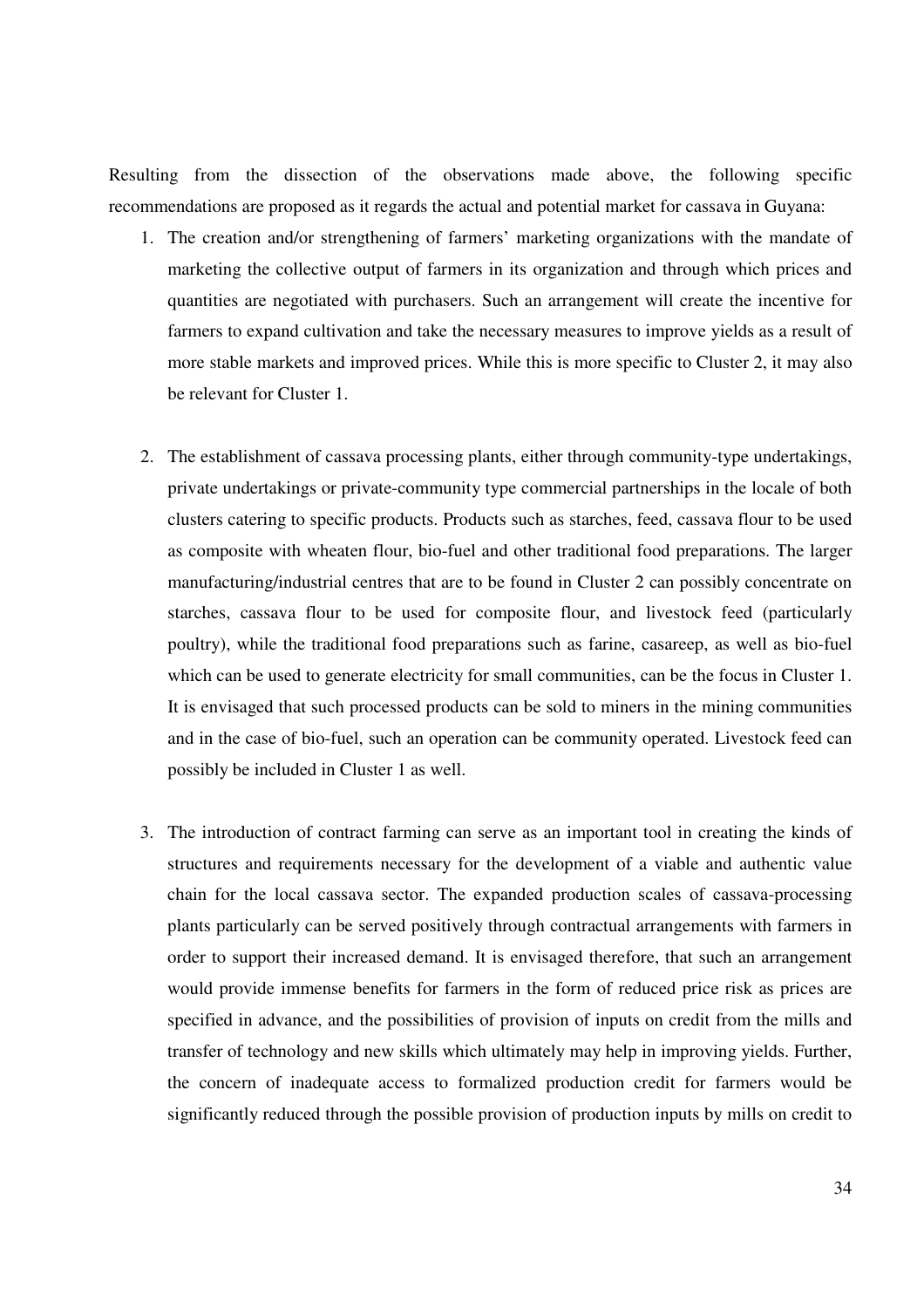farmers. As it regards the potential advantages that can be derived for the cassava mills as described in the second recommendation, supplies would be more reliable than open-market purchases and more consistent quality can be obtained than if purchases were made on the open market.

Despite its relatively limited scope, and its focus on seven of the ten administrative regions of Guyana, this study has offered a perspective on the actual and potential market for cassava in Guyana. Particular attention was devoted to selecting a randomized and highly representative sample. The propositions recommended as interventions/strategies in addressing the undeveloped state of the cassava value chain would need to be refined through more rigorous financial cost-benefit analyses, and possibly economic cost-benefit analyses, since some of these propositions have implications for food security particularly in areas where cassava and cassava based products are the staple.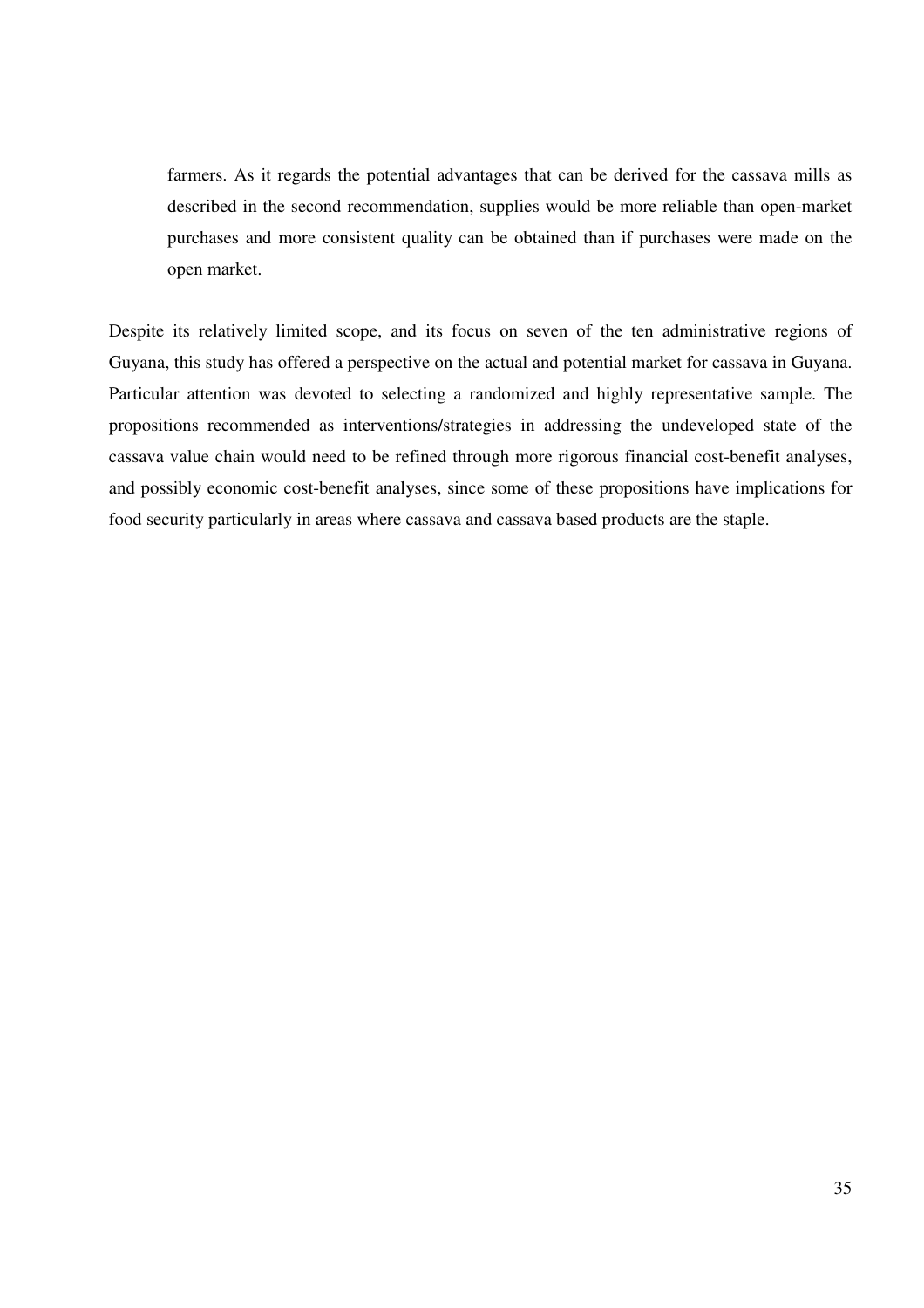# **APPENDIX 1**

## **Actual and Potential Market for Cassava in Guyana**

## **QUESTIONNAIRE**

## **GENERAL INFORMATION**

2 Farmer's Serial Number

1 Region #

| 3<br>4           | <b>Data Collection Date</b><br><b>Data Collection Officer</b>                                                                                                                                      |        |
|------------------|----------------------------------------------------------------------------------------------------------------------------------------------------------------------------------------------------|--------|
| 5<br>6<br>7<br>8 | <b>FARMLAND USAGE</b><br>Total Area of Farm (Acres)?<br>Total Area of Farm Presently under Cassava Cultivation (Acres)?<br>Total Area of Farm Normally Cultivated with Cassava (Acres)?<br>Tenure: |        |
|                  | Owned through Title<br>$\bullet$                                                                                                                                                                   | П      |
|                  | Leased<br>٠                                                                                                                                                                                        | П      |
|                  | Squatting<br>٠                                                                                                                                                                                     | П      |
|                  | Informal Arrangement<br>$\bullet$                                                                                                                                                                  | П      |
|                  | <b>PRODUCTION, CONSUMPTION AND MARKET DATA</b>                                                                                                                                                     |        |
| 9                | Main Type of Cassava Cultivated?                                                                                                                                                                   |        |
|                  | Sweet                                                                                                                                                                                              | П      |
|                  | <b>Bitter</b>                                                                                                                                                                                      | П      |
| 10               | Normal Cassava Output?                                                                                                                                                                             |        |
| 11               | <b>Expected Cassava Output?</b>                                                                                                                                                                    |        |
| 12.              | Main Reason for Difference from Normal Cassava Output:                                                                                                                                             |        |
|                  | Pest Infestation                                                                                                                                                                                   | Н      |
|                  | Poor Weather<br>$\bullet$                                                                                                                                                                          | П      |
|                  | Other<br>$\bullet$                                                                                                                                                                                 |        |
| 13<br>14         | Percentage of Output Consumed by Household?<br>Percentage of Output Sold on Market?                                                                                                                |        |
| 15               | Main Reason for Difference Between Output and Household Consumption:                                                                                                                               | $\Box$ |
|                  | Feed<br>$\bullet$                                                                                                                                                                                  | П      |
| 16.              | Spoilage<br>Where/ To Whom Cassava is Normally Sold:                                                                                                                                               |        |
|                  | Processor<br>$\bullet$                                                                                                                                                                             | П      |
|                  | Wholesaler<br>٠                                                                                                                                                                                    | Н      |
|                  | Retailer<br>$\bullet$                                                                                                                                                                              | П      |
|                  | <b>Consumers at Local Market</b>                                                                                                                                                                   | П      |
| 17               | Normal Price Cassava Sold at?                                                                                                                                                                      |        |

18 Expected Price Cassava to be Sold at?